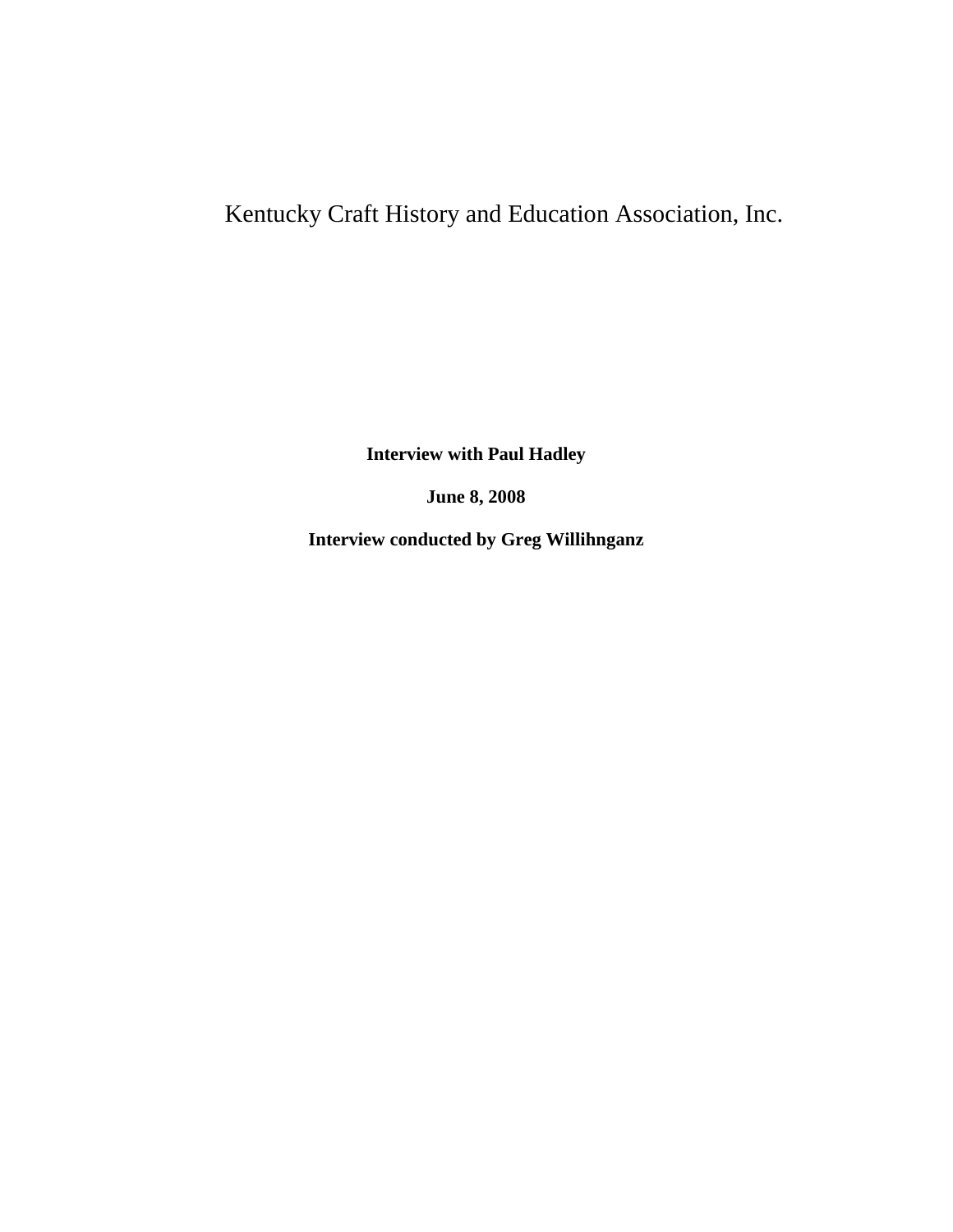HADLEY: Well, right now, of course, the only craftwork I'm doing is ship building. I like to build ship models of ships, and I don't have any particular type, for example. Our local museum has at least -- they've got six of our ships on display at the moment in individual cases, and then they have two in one of their exhibits. I helped them build a diorama of our community back in the 1890s and at that time we still had steamboats coming up the river, so it was the headwaters of the Minnesota River, which empties into the Mississippi at Minneapolis. So, I got interested in ship models when I was a kid, and I served as an apprentice boat builder and got my journeyman's ticket so I could build wooden boats. So, since building wooden boats is not very profitable these days, I decided I'd build ship models for the fun of it. That's what I do for my hobby, and I am a weaver. Some people may have heard of the Churchill Weavers of Berea, Kentucky. Well, the Churchill's started that business back in the early 1920's, and I came into the family by way of a marriage to their oldest daughter that I met in college up in New York State, where I was living at the time, and she is quite a girl. We've been married 65 years now, so it's, you know, a long, very interesting voyage for her and me. She's a wonderful girl. We have three beautiful children of our own and we have an adopted daughter who is Korean, who is just like the rest of them. She's a Hadley as much as she doesn't look like the rest of us. And we have about eight grandchildren and we have nine great-grandchildren. We have one child, it's just possible, if we live a little longer, we might even have a great-great-grandchild. I came to Berea by way of marriage. What happened is I went to World War II in the Navy and that in itself is a complete story. So I wrote some books about. I've written and published three books about World War II and three other books about my youth getting into the navy and then the first years after the war when I was returning to civilian life. They are of interest only to the family really, but other people have been buying the books for reasons I don't understand because they're not that great. I had written them as novels so that they flow and they have conversations, which, obviously, I didn't remember in complete. I got to Berea on invitation of the family, and I'm not sure whether they were worried about my ability to provide my wife with income or not, but anyhow, they offered me a job there and -- so when I was introduced one time in Berea, I was introduced and they said, This is Paul Hadley. He started with the Churchill Weavers, as you know, about three months ago as sort of an apprentice weaver. And he spent the first three months just learning how to run one of the Churchill looms, which was a handloom. And after he learned to do that, then they wanted him to learn all of the other branches of the business, which he is in the process of doing now. And for some strange reason, they're already calling him the vice president and general manager of the company. Of course, you understand now, he got this job and this position all through sheer guts, determination, and ability, but I suspect marrying Alice Churchill has helped a great deal, which it did. So I went to the Churchill Weavers and for conditions and circumstances that are not worth talking about here now, the navy called me back and I went back into the navy, and I was in there for about a year and a half, almost a year and three quarters. When the Churchill's -- because it was a shore base and, in fact, I was assigned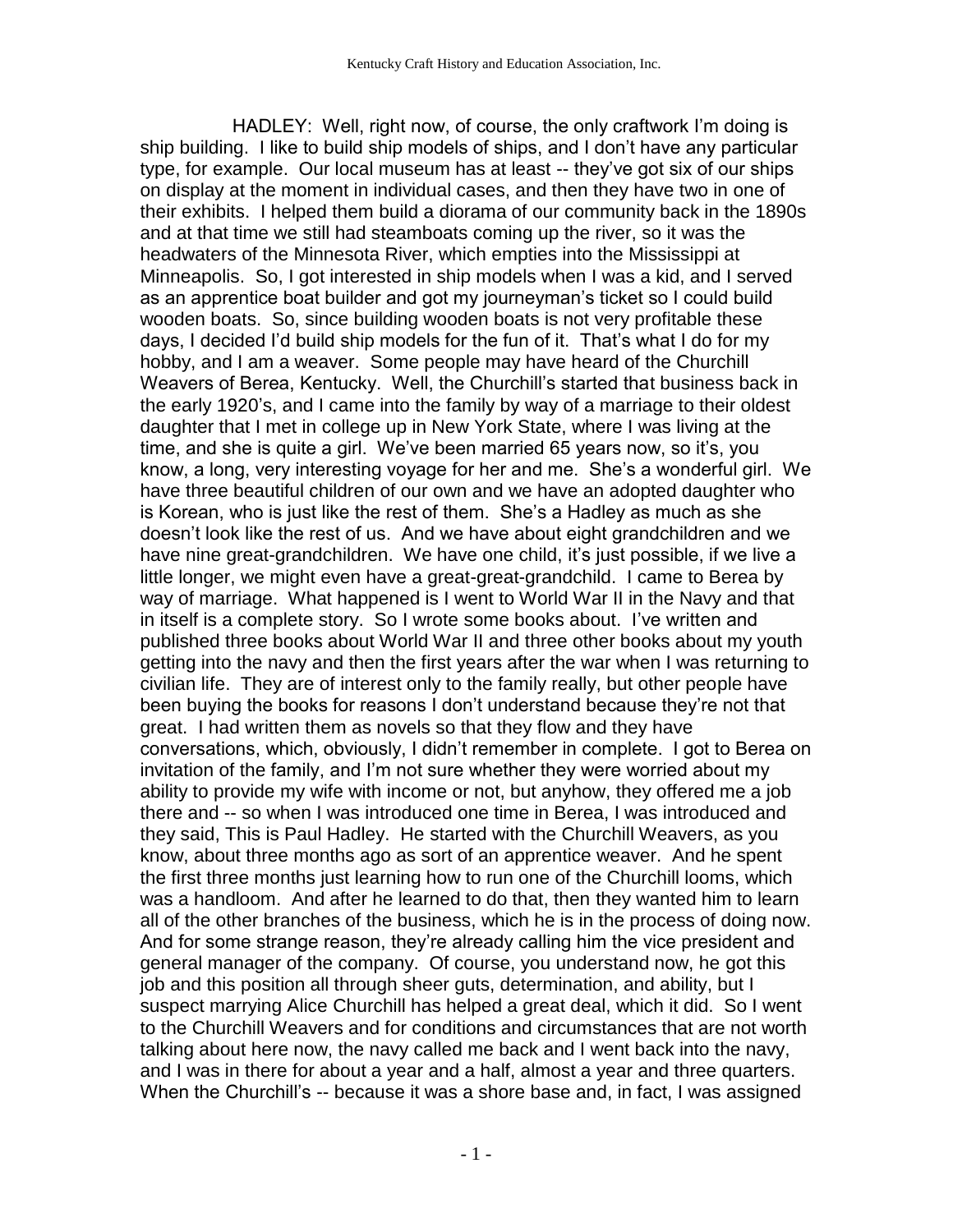to Louisville, Kentucky at the time, and the Churchill's asked me if I'd like to come -- I was in New York City at the time. They paid for me to go to New York to talk to me because they didn't know I was in Louisville. And it was a real strange situation. They said we'd like to have you come to the Churchill Weavers with a view to becoming the manager of the business because our son Charles is no longer associated with our business. He was the one that was supposed to be the manager and owner of the business ultimately. And they intimated that we would own it, my wife and I. She would own it actually, but I would be the manager of it, if I would do that. They were drawing on the fact that some of my training in the navy would apply. I couldn't for the life of me, couldn't understand how being an electrician or a hydraulics engineer or a fairly good mechanic would have much to do with hand weaving, but I got there. I saw why they thought that. The business had raised hand weaving to a point where it was not - - one individual weaver could not compete with a weaver in a weaving mill because there they run maybe up to as many as six looms at a time. Of course, when you're hand weaving, you can only weave with one loom, but we could compete with the looms on speed. With a handloom, you can operate at 120 picks a minute 8 hours a day, of course with 2 breaks in the afternoon and of course a luncheon break, but the girls could do that and not go home wringing wet and totally exhausted for the design of that loom was an absolute marvel of -- I forgot what the word -- ergonomics (sic) or economics or something like that. It relates to --

## WILLIHNGANZ: Ergonomics.

 HADLEY: Ergonomics, that's it, ergonomics. It was, in effect, an excellent example of ergonomics in work because the loom literally -- and I tried to figure it out mathematically and the closest I could come was it was about 90 percent efficient in use of energy. It wasted very little energy. And power looms wasted energy prodigiously, that is, the ones at the time. That's before the modern weaving machines came into effect. So they were a marvelous machine and I was just amazed and how rapidly they worked. So they could be -- they could sell a beautiful handmade product for \$9 and make money on it. Well, that was done because, first of all, they paid minimum wage and then an incentive on top of that so that if they made so many perfect units they got more money than minimum wage, but this was back in the depression when they started. So anybody got a job at all, they were very grateful for it. When I went there, of course, it was after the war, and the wages still, if you remember, were only 15, 20 cents an hour. If you got that much, you were pretty well off. In fact, I had a job as a radio announcer one time at 22 cents an hour, so it was an interesting time. Well, to make a long story short, I did like the business. I really did. And I won't bore you with the details and intricacies of the next 11 years, but during that 11 years, I became really enraptured by the handcraft industry itself, because the Churchill's didn't give anybody the secrets of that loom for obvious reasons. Berea College came closest to it, but they still didn't have anything like we did. What was different about our looms was they were all hung overhead.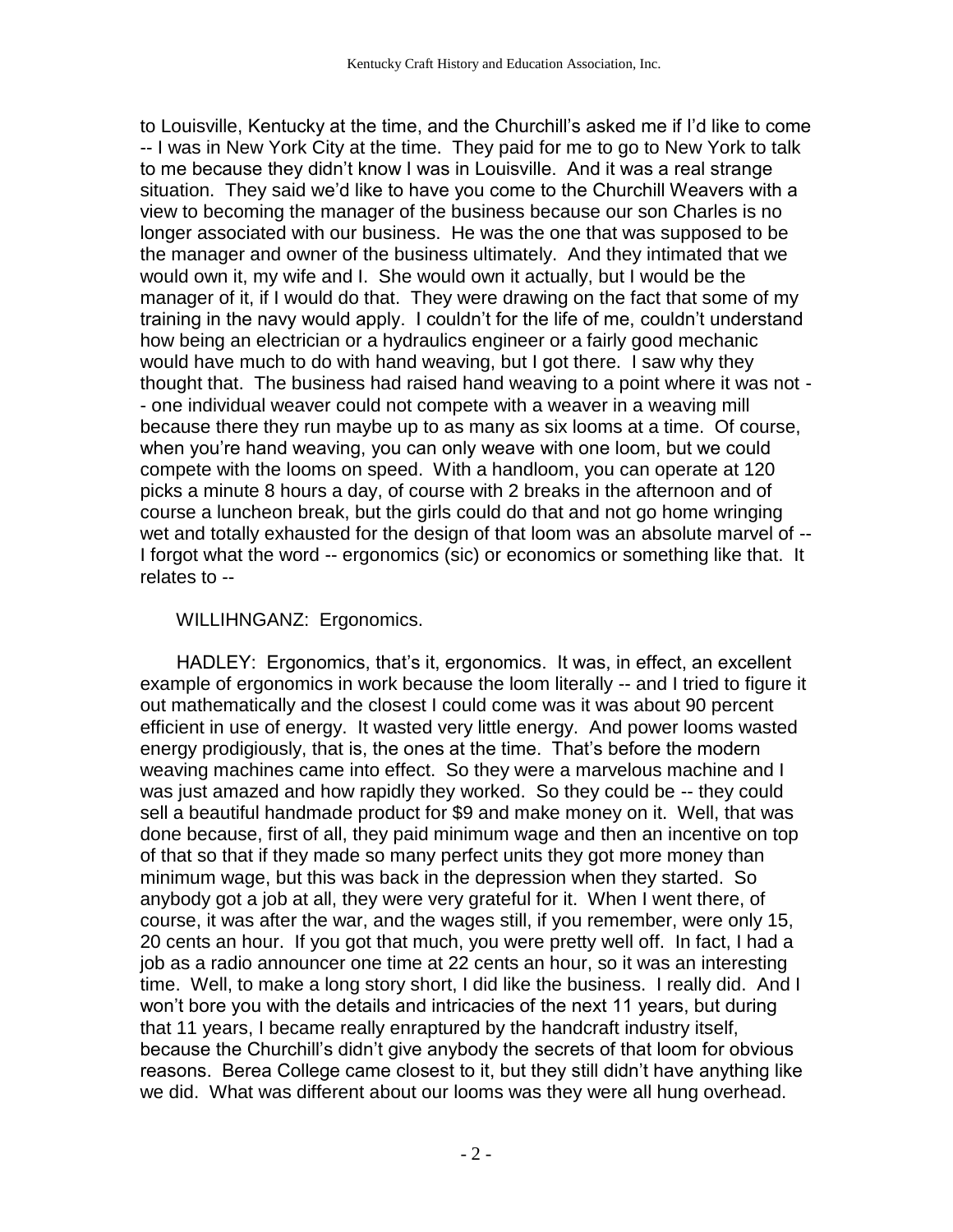The beater was hung from the top, not from the bottom, so it swung. And a swing works much better than something that has to be moved. So that was really the beginning and ending of the energy efficiency. The movement of the beater was controlled by a flywheel and was attached to that flywheel with a crank so that the beater didn't have to be beat up several times or anything like that. It came in at exactly the amount of impact that was necessary to put the thread in place just like it does in a power loom, see. So the skill of the weaver was in manipulating her feet because she had what looked like an organ keyboard for feet except the boards were a little wider so that they could put their full foot on it. And there were up to 16 of those boards down there, so we could have 16 frames of heddles in the loom if we needed to and there was room for it. And they were counterbalanced so that it took very little effort. It was just a matter of reaching over with your foot and put your foot on it, there was a weight on the end of it that just enough little extra weight was all it took to raise the frame, see. So that actually it was the exercise of moving their feet back and forth on those pedals that made the difference. And that's how we were able to get that high efficiency. The other thing was about the actual throwing of the pick. Now, taking and -- reaching over and taking a pick -- the shuttle and throwing it and then reaching over here and throwing it, that takes a lot of effort. All you had to do was just do this with your hand and it threw the shuttle for you.

#### WILLIHNGANZ: Wow.

 HADLEY: And what would happen is you put a little weight on it and the shuttle would be driven across and when it hit the other end, it would raise your hand back up. You see, that was -- so it didn't make a lot of noise. And so when she dropped her hand again, it pulled it across the other way. So she just moved her hand this way, moved the other hand this way on the beater, and she didn't have to worry about how much she pulled on it or anything, she just had to keep it going because they were flywheels on them, see. They had weights on those wheels that controlled the beater. That's what made them so marvelous so that literally, you could work at that thing eight hours a day and, oh, you'd stop to change the threads, of course, when you run out of -- your bobbin would run out in you in about two and a half minutes of weaving, and it takes probably 30 seconds to change the bobbin out and then put it back in and get started again. And the girls learned to tuck the end of the thread into the -- you know, so the selvedge was a good, solid selvedge, didn't have any loose ends sticking out anywhere. It's a marvelous loom. That's all I can say. It's a marvelous loom. And I'm sorry that they left Kentucky, but they're going to go to work up in Indiana, where the man who bought the company, The Three Weavers, bought the company, and was kind enough to let Lila buy the inventory of all the samples we had. Because one thing the Churchill's were excellent at keeping records and keeping samples of every single thing they made.

WILLIHNGANZ: Wow.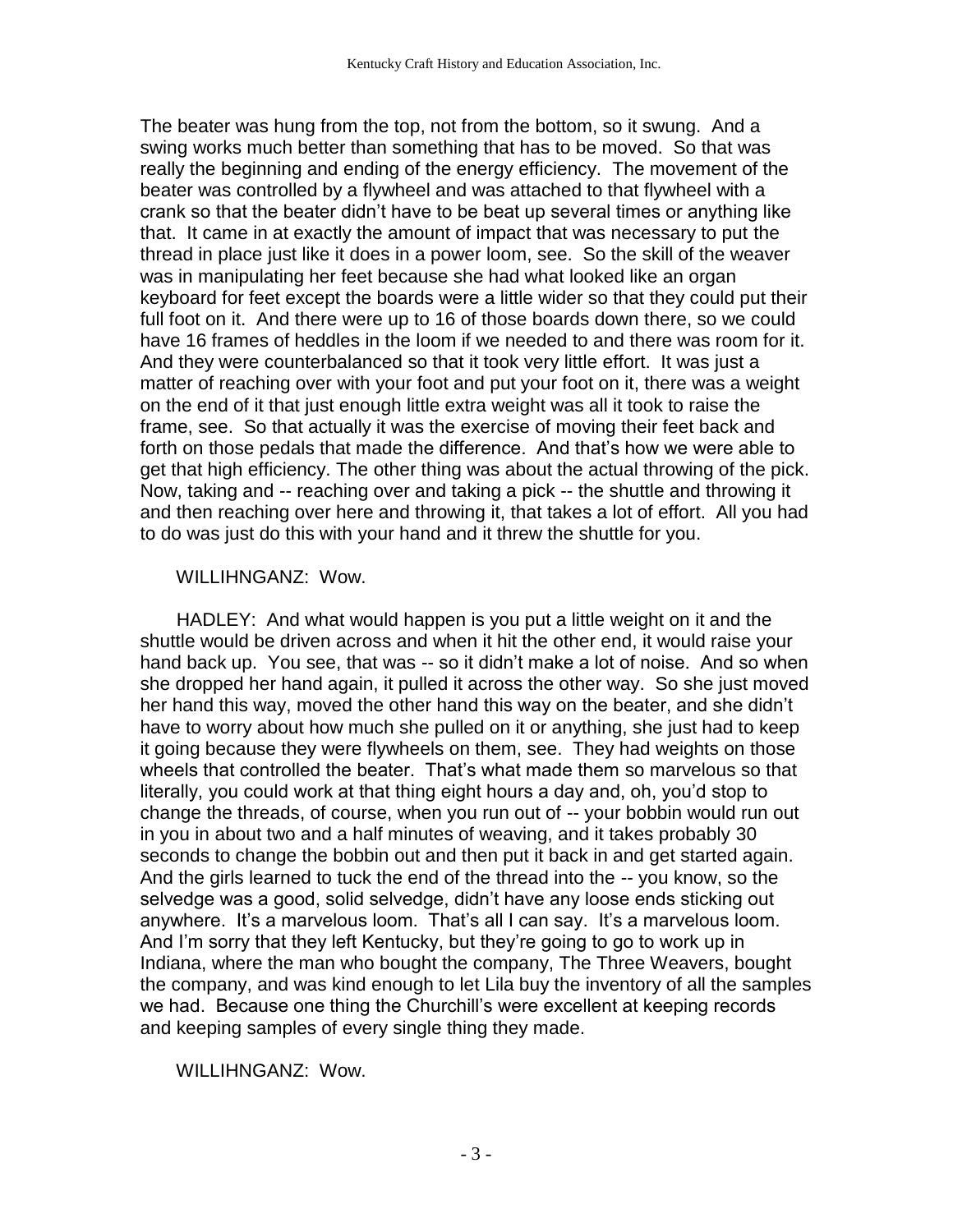HADLEY: So there was one sample of every item in every color. So they had swatches of the colors that the item was made in plus one of the items plus in the drawer with it was the description of how to set the loom up to make them and how to pedal the loom to make it work. So the historical society in Frankfort has all of that, and they have it right back to the very first things that Mrs. Churchill herself made when she ran the -- she was the only weaver at first. And then a young lady by the name of -- right out of high school -- named Irene Boffle, she had just married and she wanted a job and she came to work for the Churchill Weavers and she worked there through her entire working life. And she became the sort of -- well, she didn't -- no one would call her a foreman because she was far more than that. But what she did there was to learn every single function in the business and she could teach anybody any part of it, except of course the marketing and the purchasing and that sort of thing, that, she had nothing to do with, but, oh, she was a marvel. She really was a native of Berea.

WILLIHNGANZ: And what year would that have been when she got there?

 HADLEY: Probably about 1932. She was the first employee and then they gradually grew and finally they needed a man around there to help move things and do things and a fellow named Elmer Isaacs came into the business with no education at all, typical mountain boy, young man. He was married and he needed a job and I don't think I've ever met a more intelligent man in my life, and I put him -- I met Mr. Einstein and he was pretty smart. Elmer, I'd put Elmer right alongside of him in intelligence because Elmer would -- you could tell -- you couldn't give him instructions in writing because he couldn't read it, but you could tell him, that mountain man, you just tell him once, and he'd repeat back to you 10 years later exactly what you said.

# WILLIHNGANZ: Wow.

 HADLEY: That's how good he was. So I made -- gosh, I do plumbing and everything I knew, I used him as an assistant and pretty soon I didn't have to do all those things because he could do them. And when we got in a fairly complicated -- the first really complicated machine we got in there was an automatic tying machine, which automatically takes two threads, you know, they're going to be going to a loom, and tie them together, each individual thread to the correct thread so that when you -- you still get the same, you know, (inaudible) thread opening so that the threads are all in the right position when you're weaving. Anybody that could learn that could learn anything, I can tell you that. It was one of the weirdest machines you ever saw. So it was a great company. Well, one of the things we did, of course, the Churchill's already belonged to the Southern Highlands Handcraft Guild. That organization was really set up by a number of handcrafters like the Churchill weavers. I don't think there was any -- I think The Three Weavers belonged too, but I'm not sure of that, but I know there was no other weaver in the country as big as we were. And I was just trying to think if there was. It seems to me there were a lot of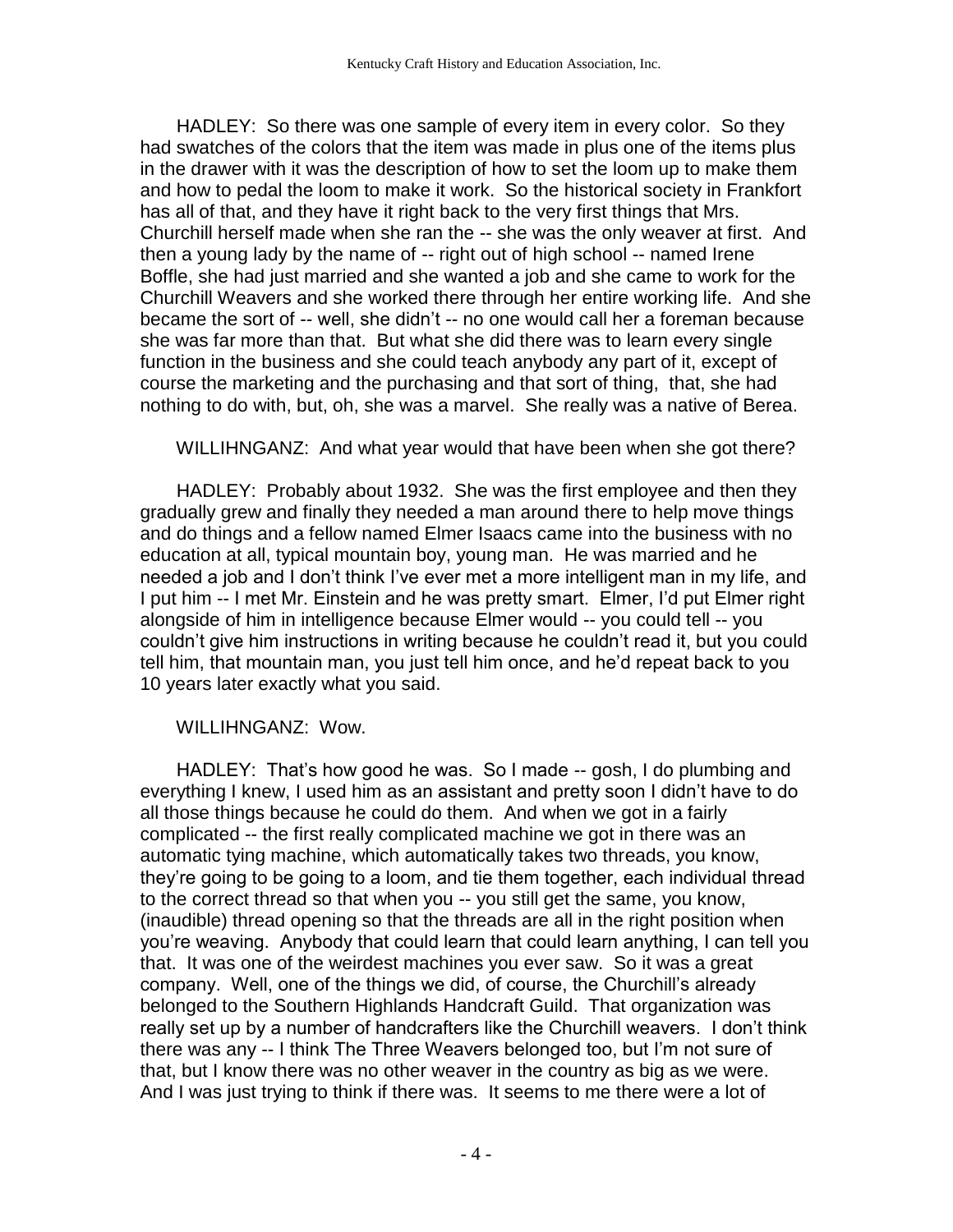weavers, excellent weavers, but they were usually individuals or maybe just two or three weavers together, and they wove up specialty items and did a beautiful job of it. We were the only production company, really, producing handcrafts at that time of that type. And Mrs. Churchill and Mr. Churchill went to New York and they sold to Bonwit Teller, Saks Fifth Avenue, only the best stores there. They didn't even try Macys or any of those companies, which probably would've bought some of their things, but they said, no, this is going to go to the high end of the business because we can sell them pretty reasonably now, but they might cost more later and we better go to a place where people can afford to pay more for something that is fairly exclusive. When you bought a Churchill product in those days, the likelihood of you seeing an exact duplicate of it on someone else was something like 1 in 150,000. So, you know, it was unusual to sell, even in New York City, to sell more than six or eight of the same color of the same item in the whole city, 7 or 8 million people. But they got involved with the Southern Highland Handcraft Guild, and when I joined the company, I noted that the only weakness they had, I felt, was in the marketing end of it. Well, in radio, I learned marketing. I had to sell what I wrote and said on the air and then I had to sell it when I spoke it on the air, so you're selling without seeing your audience or even knowing you've got one, so you learn something about selling that way. But more importantly, I learned the ins and outs of marketing and I thought -- I went and joined the committee that was in charge of the marketing of their products of all of the association's membership. And to get in that organization, you had to be good. I mean, your product had to be proven as to be excellent, real excellence in handwork, and it had to be available, you had to make enough of them to make it worthwhile and you had to -- unlike an artist, you had to be able to duplicate it --

WILLIHNGANZ: Now which --

 HADLEY: -- in most instances. That's why they decided to get into the arts end of it because --

WILLIHNGANZ: Which association are you talking about?

HADLEY: I'm talking about the Southern Highland Handcrafts Guild.

WILLIHNGANZ: Okay.

 HADLEY: And my experience in that organization, I was made chairman of the committee and I was chairman of that committee for about, well, until I left the Churchill Weavers. I was there for about 4 years. And in that time, the sales of our products in New York City and we had a shop in New York (inaudible) did, so I recognized that having a shop like that in a major city was very valuable, so I got us a shop like that -- the Churchill's have one -- they had one in the Palmer House in Chicago, which did very well. The manager's wife ran it and they made a very comfortable living with it. So it was an excellent outlet.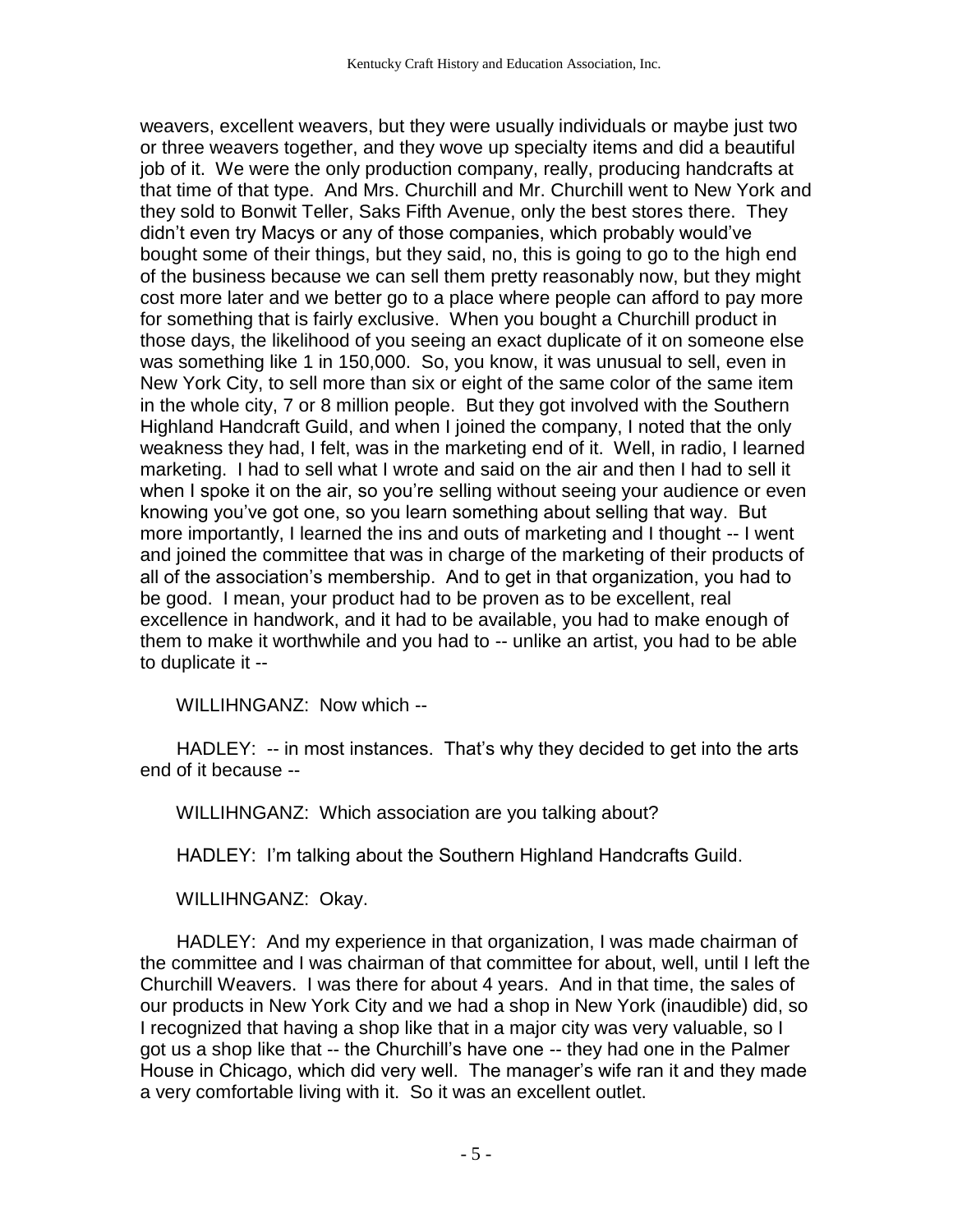WILLIHNGANZ: What years were you at Churchill Weavers?

 HADLEY: From 1930 -- late in 1939 until early in 1949. That experience at the Churchill Weavers, which terminated in that year, was one of the head of the Department of Commerce under Bert Combs came and visited me in the early summer. It was in the first six months of Bert Combs' administration. He came to me and he said he'd like to talk to me. And he asked me a little bit about my background and I told him, gave him just about what I've told you. And he wanted to know if I would consider coming to work with the state to help develop a program of some kind in the state to help improve the tourist part of the program and I said, well, what are you thinking of. Well, he said, there's a lady in Louisville, who's a very -- whose husband works for the L & N, who is a very dear friend of the governor, who has a marvelous idea, but we don't quite know how to set it up and how to get it -- have it happen, and we thought you might like to have the challenge of doing it. And I said, well, what's the idea. And he said that Virginia Minish had this idea of taking the train, the guild train -- it wasn't called the guild train then, of course, it was just the train -- a car up into the mountains of eastern Kentucky on the railroads because the only thing that you trust going up over those roads if you have priceless artifacts and artwork, they're not going to put it on the truck and take it up there or a bus. It's got to be on something that they're a lot more confident of the roadway and it will get there because it's being given proper attention and that was on the railroad itself because the railroads maintained excellent tracks up all through that country up there where there weren't even roads in some cases almost. Well, I wouldn't call them roads, they were pathways. But they wanted to send the train up in there and put these cars up there and then the kids that went to school in that vicinity could come and see a real honest-to-God museum. And she had already made arrangements with several of the major museums back east to loan complete exhibits to go in the train and the first one was going to have a very high value. I've forgotten what it is now, but it was -- the number kind of astounded me. You mean to tell me they're going to loan that much money's worth of equipment? They said, yup, they're going to put it on that train for us. So she and her husband did a marvelous job of getting that part of it set up.

WILLIHNGANZ: Who is the lady we're speaking of?

HADLEY: Virginia Minish.

WILLIHNGANZ: Okay.

 HADLEY: And I've forgotten her husband's name. Names, I'm not good with, but I'll never forget her name because she really was the founder of the idea of the train, see, and they hired me, that was the principle thing I was to take care of. Now, figure out ways to make that pay off. Well, I didn't take -- it doesn't take a genius to say, hey, why not just put another car on the train and put a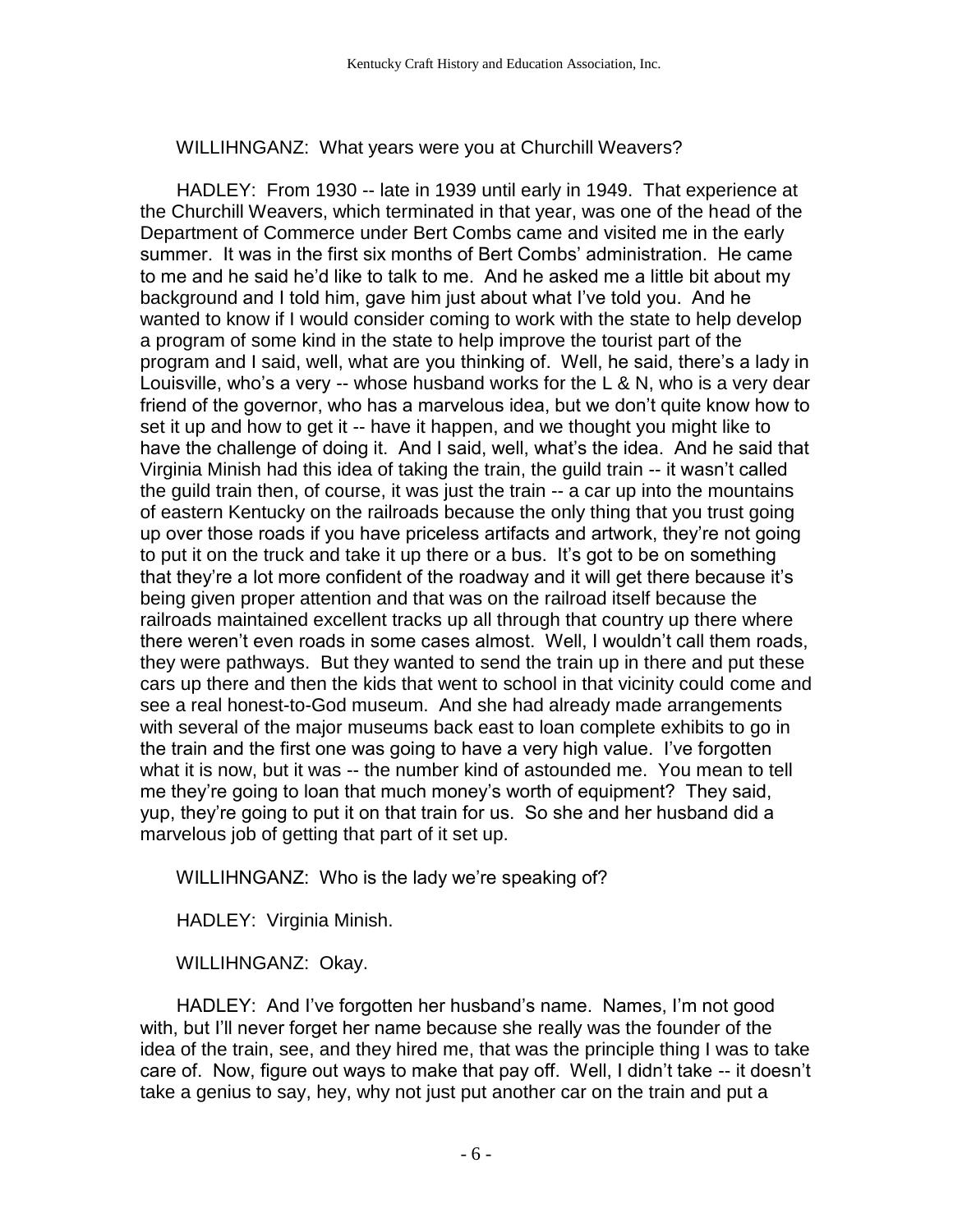demonstrator of crafts that you can take up into the mountains and show folks how easy it is to be your own boss and turn something out you can sell. In the meantime, while that was being done because it took quite a while to put that train together, the L & N first got the two cars. One was a baggage car that they converted into the museum and the other was a coach, a day coach, that had a large -- it was typical. It had a bunch of seats and rows in most of the car and then about 20 percent of it was devoted to a little hallway along the side and there was a men's room and a ladies' room and they had a little lounge associated with them and then you got to the vestibule in the back of the car. And those two cars were put together. And what I envisioned in there was putting in some tools for woodworking, tools for weaving, for jewelry making, and maybe even have easels and art things, you know. We had a kiln and we needed a kiln and all these things, all things that are necessary for a broad range of handcrafts, never thinking for a moment, you know, hey, wait a minute, you're asking for a guy who can make anything and do anything and run a museum and run a train, didn't even think of that. Oh, we were really visionaries, I'll tell you, dreamers. And a fellow Rude Osolnik, he was the teacher of woodworking at Berea College, he caught fire with me and the two of us -- Rude was a marvelous woodworker. I mean, his turnings are really collector's items. I've got several of them and I would not put a price on them. I've got them insured for \$10,000, the two of them. I've got a platter that I swear must be all of 24 inches in diameter of mahogany out of one piece of mahogany that at its maximum dimension is a quarter of an inch.

# WILLIHNGANZ: Good heavens.

HADLEY: All the way into the very center of it. It's a beautiful platter with a little -- a slight slope in it in its center that's -- I mean, just turning that thing, the perfection, I said, how many did you turn before you made one like that. He said five. He wasted five beautiful big pieces of mahogany making that one, so you can see why it was expensive. I told him at the time, I said, what do you want to do, go on a long trip or something after he told me what he wanted for it. Well, I made a deal with him. I gave him one of my ship models. It took me a year to make it, so that's how much I wanted it. It's a beautiful piece though. And it's still, believe it or not, not the least bit warped. It never warped, which is astonishing.

## WILLIHNGANZ: What did he seal it with, do you know?

 HADLEY: I have no idea. That was something that Rude Osolnik never divulged to me. But being a woodworker, I'm sure what he probably did is linseed oiled it and probably shellacked the heck out of it and then used some magnificent varnishes on it, very carefully clearing up -- you know, giving each side a good rubdown I would suspect. I don't know that, but Rude was a real craftsman, really a great craftsman. Rude also was a very talented guy because I said, Rude, I want you to turn that train and we're going to have the train cars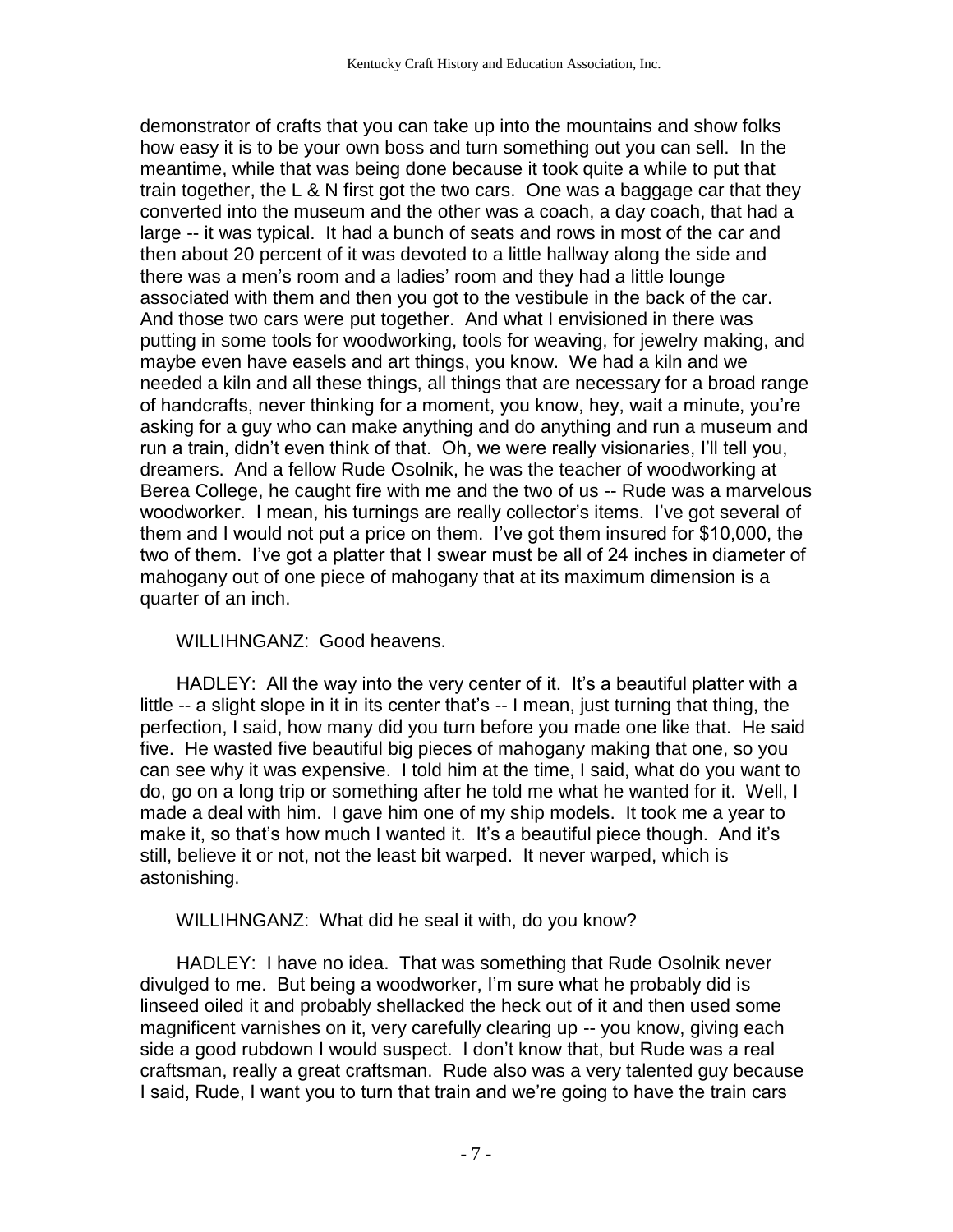delivered to Berea College, be right behind your shop, there's a track. And if the college will let us use that part of the track and they'll take the extra expensive and moving the coal just a little further than they would by, you know, by truck to the coal pile, and the college, bless their hearts, they said, sure, we'll do that. And they let Rude do it too. And he did it on his off hours and on weekends. He was just a great guy. That's all I can say about Rude. And what Rude did, we drew up the plans for it together. I found a little kitchenette, that's when they were first coming out, where it was a sink, a refrigerator, and a stove all in the same metal unit, we put that up there in the last, I guess it must have been about maybe 8 feet of the car, maybe 9 feet, plus all the way across. And we put a door on the side where the -- we took one of the doors off the men's room and put it there. That was that nobody but the train administrator could go in there. That was his room. In there, we built in a good navy bunk that was twin bed size, two of them, one above the other. He was single and I don't know if he ever had a guest or not, it's none of my business, but whatever, he was -- the man we wound up was -- he ran one of the museums in Louisville, I don't remember which one it was. And he was willing to give us, for three years, and he may have done it beyond that, I don't know, because when I left the administration, of course, I don't know what happened. But for three years when I was there with him employed, he slept and lived in that little cabin. And we had a bathroom there, of course, and we ran out of space for a shower for him so we took the right hand side entryway, if you remember trains they had a set of steps at the end that went down on both sides and they had a plate that folded down over it?

## WILLIHNGANZ: Mm-hmm.

 HADLEY: Well, we folded that plate down over it and welded it and we put a shower stall in that side. The other side, we still left it so he could use it to get in and out. And that was how you entered the car, that car, to his place. That was his private entrance. The public entrance was at the other end of the car on the same side and we sealed up the other side on the other side and put our displays for, you know, takeaways, handcraft suggestions and good pamphlets and things like that. Delta Tools, we went down and -- this is typical. Rude and I drove down, I think it was Owensboro, I'm not sure, but it was somewhere west of Louisville where Delta Tools had one of their manufacturing plants. And we talked to the general manager there and told him what we wanted was a complete set of the very best woodworking tools they had and the latest of everything to go in the guild train, and he put me in touch with the sales manager of Delta Tools. And when I showed him the drawing we had made up of the train and I sort of noticed that Delta Tools was right up there, right -- it's alphabetical - but Delta Tools will be listed there, but Delta Tools is going to dominate the exhibit because they're going to have the most room in there. And darn if they didn't give us one of every one of their semi-professional tools, a table saw, a joiner, a band saw, the best lathe they made, a miter saw.

## WILLIHNGANZ: A planer?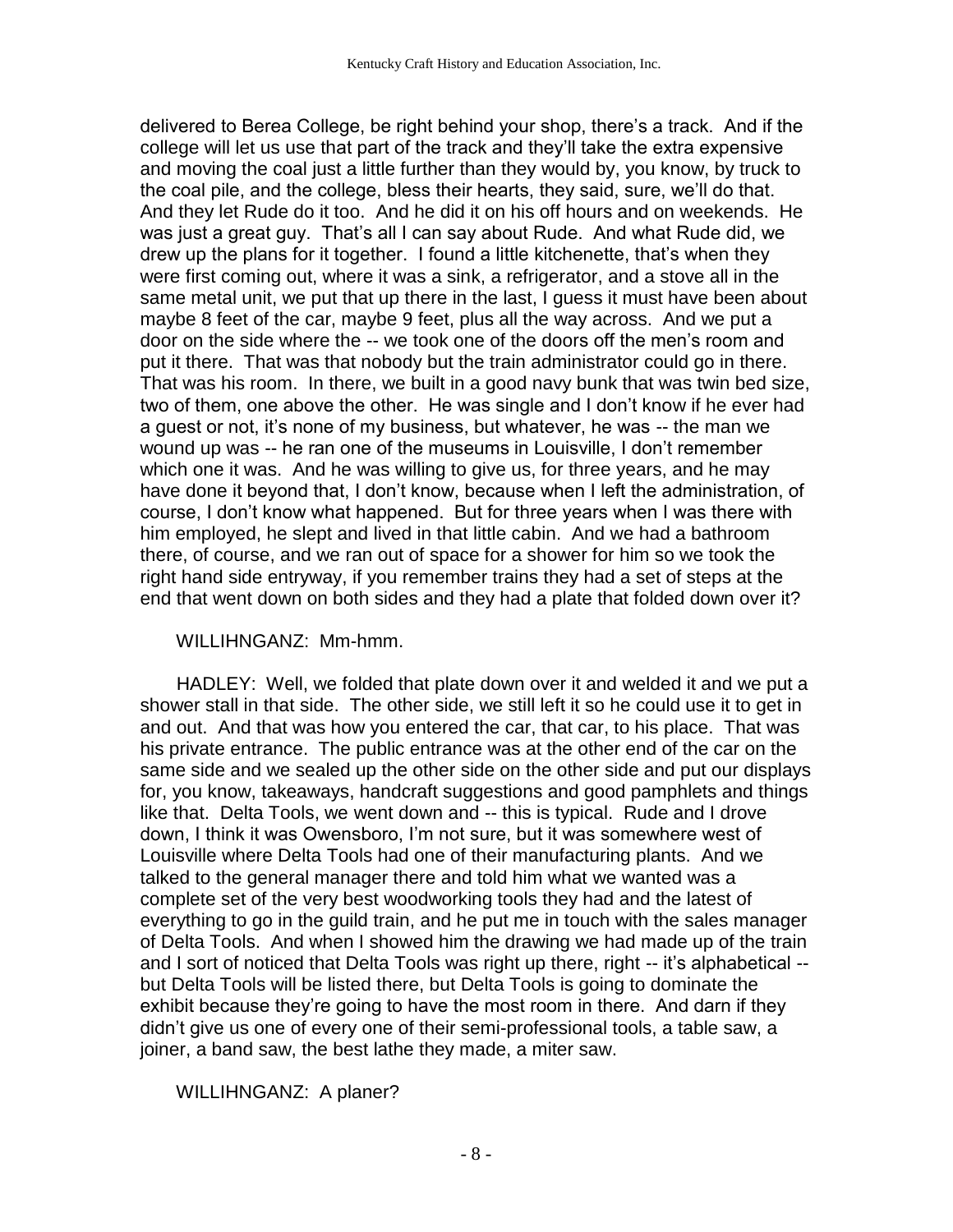HADLEY: Oh, yes, a planer. It was a 12-inch planer. I think they -- that's one I'm not certain of. I should look at the pictures of it.

WILLIHNGANZ: It must have taken up a lot of room in the car.

 HADLEY: Well, it didn't leave a lot of room, but we set them up in a way that lumber, long lumber, could be run through the saw and over the joiner and we left enough room around the band saw that it could be moved. We put the loom there. I built the loom we put in there. It was made out of, I think mahogany, and it was folding. It folded. It was -- it stood on -- I put a pair of legs on the bottom and I put pedals on it just like the Churchill loom, and it was hung from the top just like other Churchill looms were, but I didn't have all of the other Churchill weaving. It was strictly a hand loom without all of the accoutrements because that's what most people would have to work with anyway, see, something like that, and you could weave on it. We put a drum on it and the Churchill weavers provided the first warp on it, which was I think a thousand yards long so we could demonstrate for quite a long time with that much, and we gave him all the yarn he needed to weave with it and a shuttle. He used a standard power shuttle on it because it took a lot bigger, you know, a lot bigger. You could make the -- boy, there it goes, a senior citizen moment. The opening that's in the threads when you pass the shuttle through it and I know that as well as I know my name, but, of course, what's my name?

WILLIHNGANZ: (Laughter.)

 HADLEY: Anyway, it worked beautifully so he could demonstrate that. We had a kiln there that would take -- the interior of it, I think, if I remember right, was 36 inches deep and 18 inches in diameter, so you could make a pretty good size pot in there, and it was electric. So for electricity, we wired the thing as if it were a business and put a tower on the top of the car that carried the power for the train and that thing folded down, see, so when it was in transit, it folded down, but when you put it up, it was braced solidly so you could put a long wire from here over to the power company. And we contacted several power companies when I was in the association, and they agreed to provide us power where ever we put it, they'd supply it. I don't think -- only twice did they have to put a pole in to get power to us, but they did it. And the gas, the bottled gas distributorship association for the state promised that they'd fill the bottles. Every time it showed up at a community, they'd fill the bottles of the all the bottled gas on the train. And I think we had four bottles of the big storage bottles for it because we heated the train with that and we ran our motor generator set that would give us emergency power if we needed it. So if they didn't have power there when we arrived, he'd turn that thing on and then he could run a stove and he could run his part of it and he could have lights, but he couldn't have his room and the demonstration units at the same time. He could if he only turned one thing on at a time, but then he'd have to leave the museum car turned off and if you turned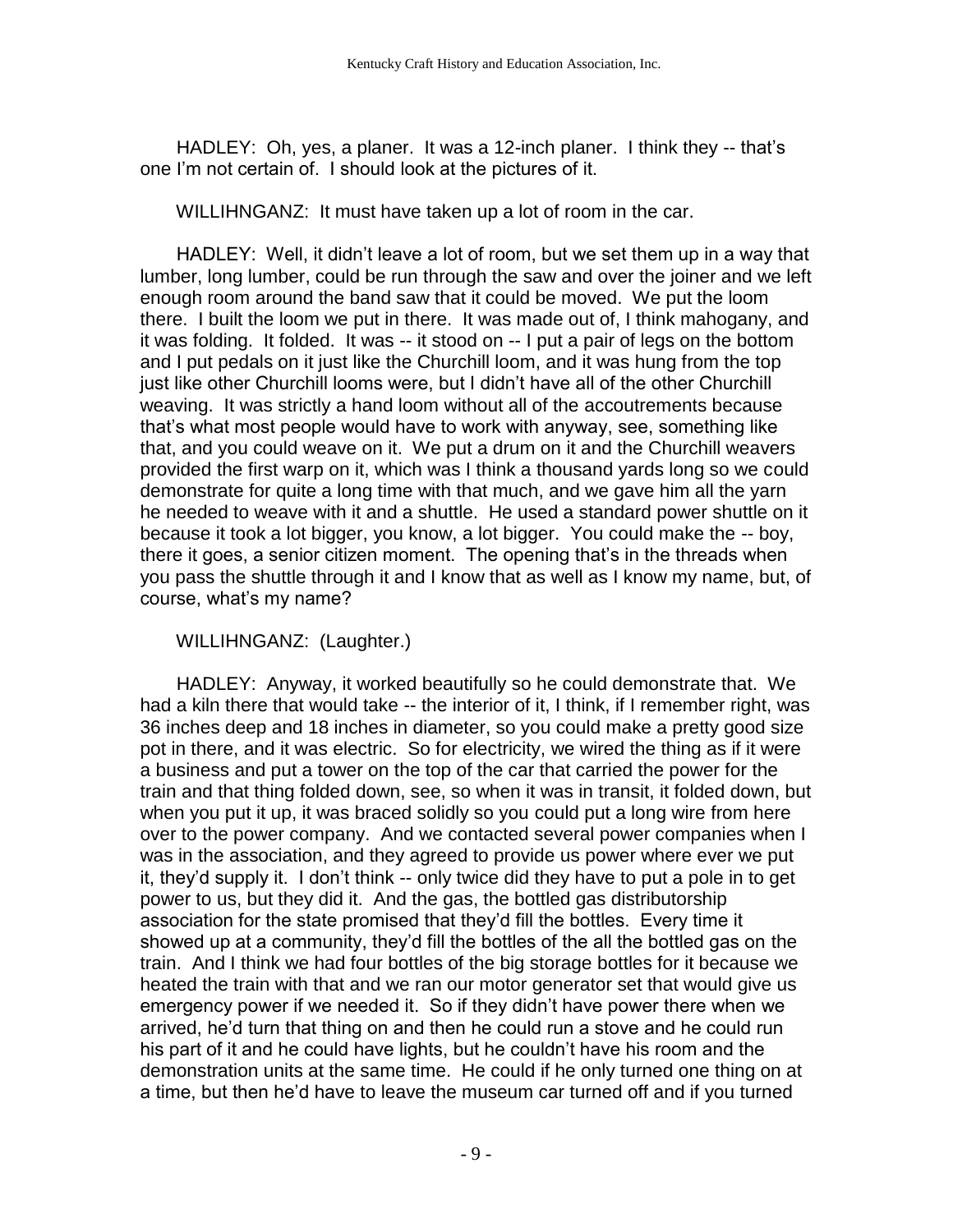on that car, you had to turn everything off in the other car because it was only, I think, 10 KW, see. And what we needed in there was a 20 KW unit, but it would've been too big to get in there. All the standard units were just too big. There wasn't room for them. And so we took the biggest unit we could hang under the car, and that was given to us. And, of course, they got room on the car and they got all publicity out of it.

 WILLIHNGANZ: Were there drawings -- do you know of any drawings that still exist of the train?

HADLEY: No. I don't have any drawings, but I have pictures of it.

 WILLIHNGANZ: Yeah. I know there's some pictures. Do you have some personally?

HADLEY: Oh, yeah. And I gave a set to the museum.

WILLIHNGANZ: Oh, okay.

HADLEY: The museum has a set.

WILLIHNGANZ: Okay.

 HADLEY: And I have, if somebody wants some more, I think I could do that. I'm going to try to send to the Kentucky guild a disk with all the pictures on it.

 WILLIHNGANZ: Oh, that would be wonderful. Yeah. If you would -- in fact, if you could give that to me, I would love to have a copy of that disk.

HADLEY: A copy. Well, I'll see if I can get that down. I'm not -- I am -- I know just enough about a computer to be dangerous. I can use it to write and that's about it. My son is the wiz, but he is, unfortunately, in Carolina, South Carolina, so he's not there to do these things for me. I have to do it myself under his instruction and that's why I hesitated.

WILLIHNGANZ: Yeah. I understand.

 HADLEY: Because I frankly don't know how to do that. But I know it can be done.

WILLIHNGANZ: Yeah, it can.

 HADLEY: We'll make a copy of it. I paid to have it done, that was why, and it cost me I think \$85 to have it digitized, have all that stuff digitized. It wasn't cheap.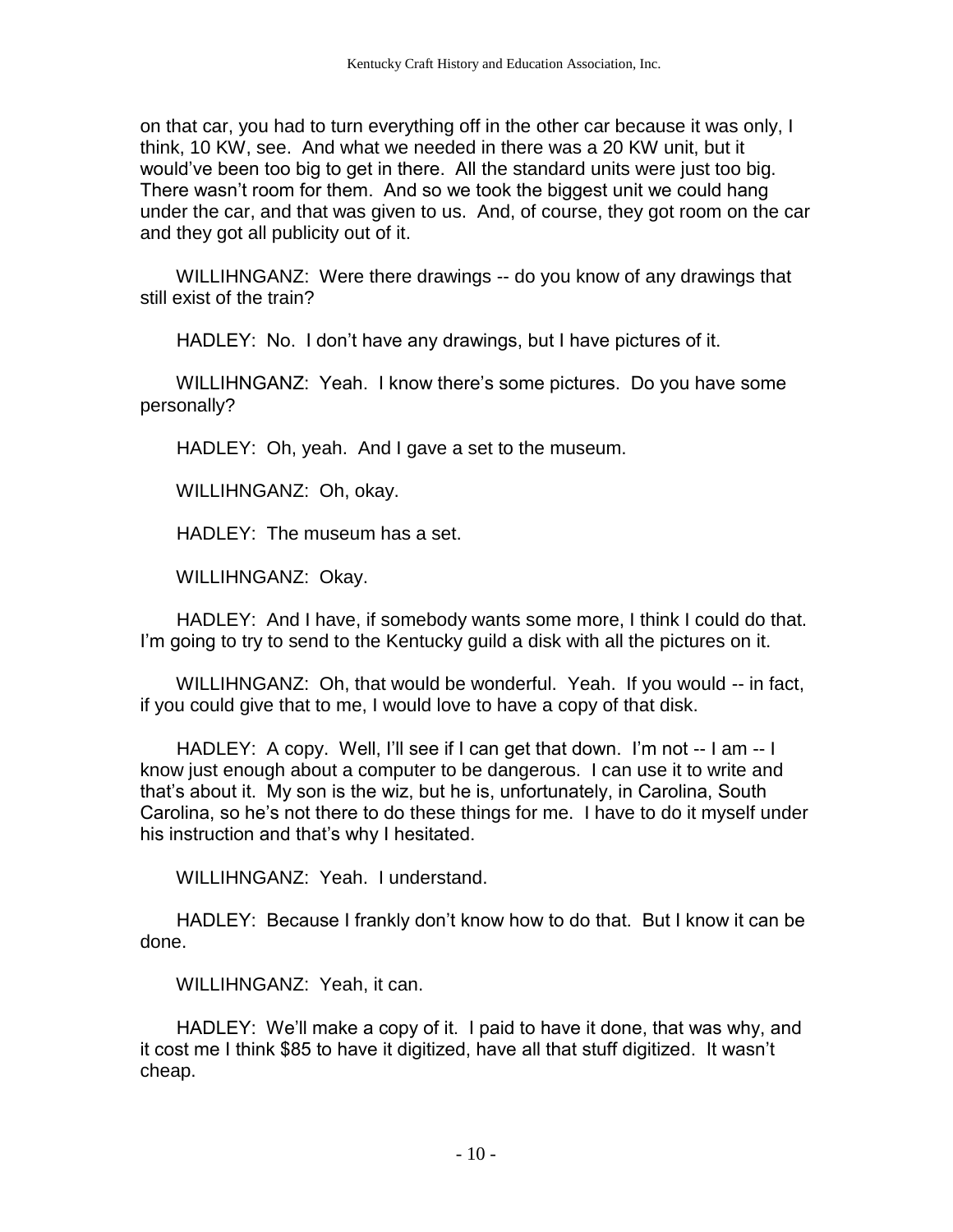WILLIHNGANZ: Mm-hmm.

HADLEY: But I'll get you a copy of it, yeah.

WILLIHNGANZ: It's already on a disk?

HADLEY: Yeah.

 WILLIHNGANZ: You should be able to get the disk copied for about 7 bucks.

HADLEY: Well, I could do it myself.

WILLIHNGANZ: Well, yeah.

HADLEY: See, if I could just get my son on the line --

WILLIHNGANZ: Yeah.

HADLEY: -- to walk me through it.

WILLIHNGANZ: Okay.

 HADLEY: Anyway, so when I was with Churchill Weavers, you know, and (inaudible) they've got a machine shop that, you know, you could make almost anything in that machine shop D.C. had there. And he was the founder of the company, of course and the president of it while I was there and Mrs. Churchill was the design genius and the business genius. D.C., bless his heart, as bright as he was -- he was a graduate of MIT -- as bright as he was, dad was a born teacher and inventor and that's what he was and he was absolutely great at it. He had 38 patents when he died. And the most important one he had was he built and patented the first retractable landing gear ever made anywhere.

WILLIHNGANZ: Really?

 HADLEY: Yeah. And that -- it's now on -- he put it on the Kitten, it was called the Kitten; it was a small biplane that hangs in the Smithsonian today and it identifies the landing gear as the first ever made by Mr. Churchill. D.C. Churchill was a real genius, absolutely. He worked for Thomas Edison during the first summer of his MIT period, he apprenticed over there, and after coming back from that, he said, I'll never go there again. He said that man is absolutely impossible to work with and he wants me to invent something then he claims he did it and I don't like that. Dad was a real Christian gentleman. I don't think he knew how to lie. I never heard him lie. I heard him fudge once, just once. He didn't really answer, if you know what I mean. It was a question put to him by his wife and he didn't want to admit doing it and he kind of got around it and brought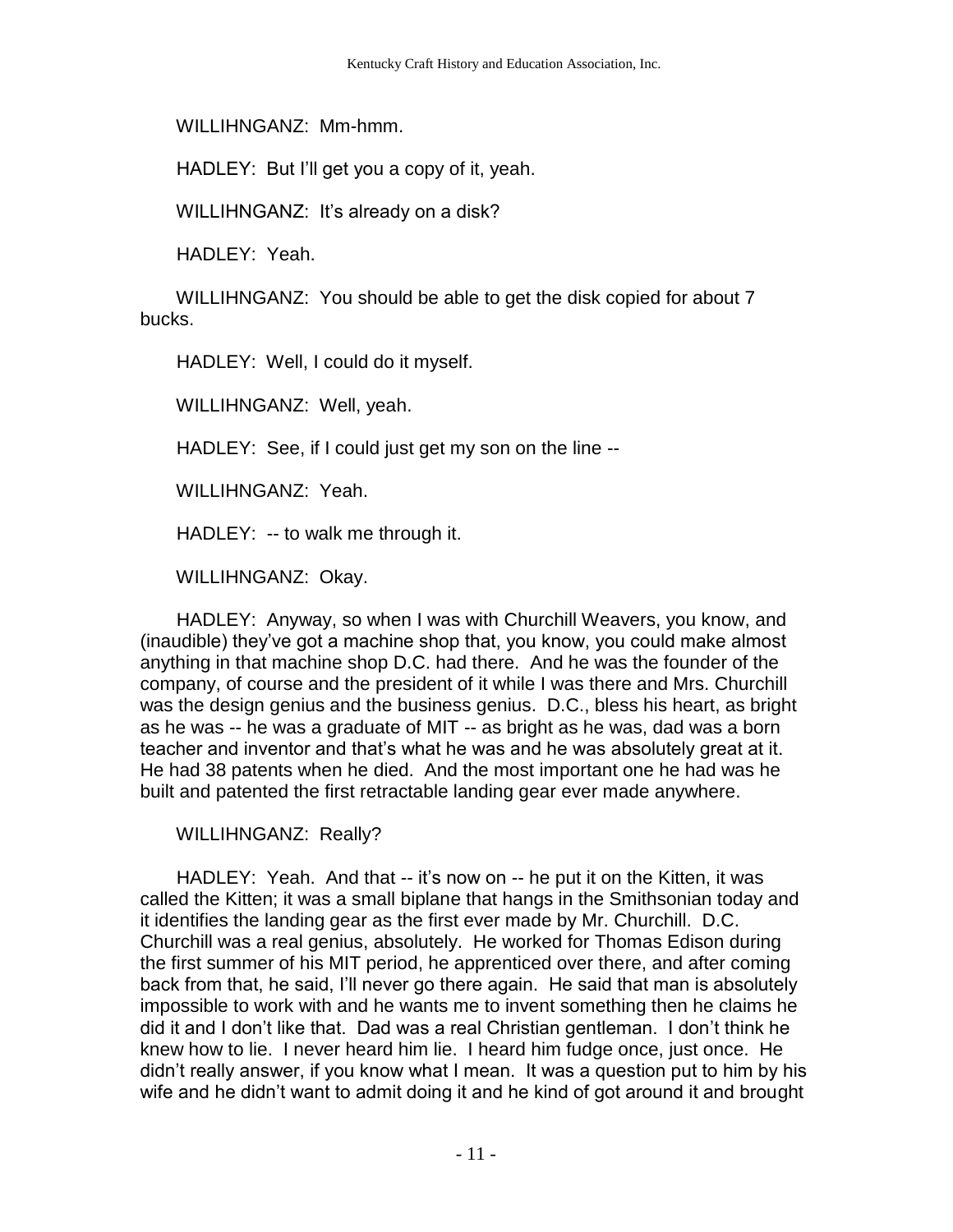up another question to her to get her mind off it. D.C. invented that. He also invented the kid of mechanism they're using now on the IMAX theater projectors.

# WILLIHNGANZ: Really?

 HADLEY: Now, anybody that knows anything about motion pictures knows that there's a pull down. There's a pair of claws that moves down and grabs the film and pulls it down, moves back out, moves up. That mechanism was invented my Mr. Edison, probably one of his aids actually, but he got credit for it. And he invented a new kind of mechanism to replace that, which involved a rotating prism so that the prism moved in one direction and the prism rotated in the other in such a manner that when the light was on the film it was going through the prism all the time the prism was turning, you see, and it was on a reflector up here and then projected, which meant there was no fluttering, no shutter there at all, so it didn't -- when it produced 24 frames a minute, it provided a very smooth action of each frame for the full time the frame was anywhere on that film, see.

## WILLIHNGANZ: Hmm.

 HADLEY: And by doing it that way, the film actually moved at 25 frames a second, in other words, because it would pick it up not when it was in the middle, but at just about the time it would focus on that mirror above was when it was in place and it was moving down and out. In other words, it rotated without having a shutter on it and that meant that they could use much less power in the light behind it because it was on the screen longer, you see.

WILLIHNGANZ: Hmm.

 HADLEY: Well, he got a patent on that. And all of his patents ran out before he did anything with them. And then he had the most amazing thing ever built, in my mind. He had what he called the bowstring drive for a loom. The loom, in simplest terms, it was two bows at each end. You'd push the first -- your shuttle in against the bow at this end and it would go just past dead center so that it wouldn't move and it would hold it in position. And this would be a bow with a string straight across the alley. And then when you tripped it, it would run that just past the dead center and the bow would act and throw the shuttle across the way. When it hit the shuttle on the other side, it hit the string, and it would cock the bow on that side, and then it would put a little more pressure on the bow to fire it again. So it was moving, it took about 10 percent pressure change, just a little movement of the bow itself, you see, to put enough pressure on that bow to throw it across to the other side and it would catch it. The biggest problem with power looms today is when they shuttle fires a shuttle across, it's caught over here by this one and slams back and it's all noise and heat and friction. That's where the energy goes to. It's never reapplied. This way, he saved all the -- 90 percent of the energy and fired it back. So it took -- he was hoping he could get it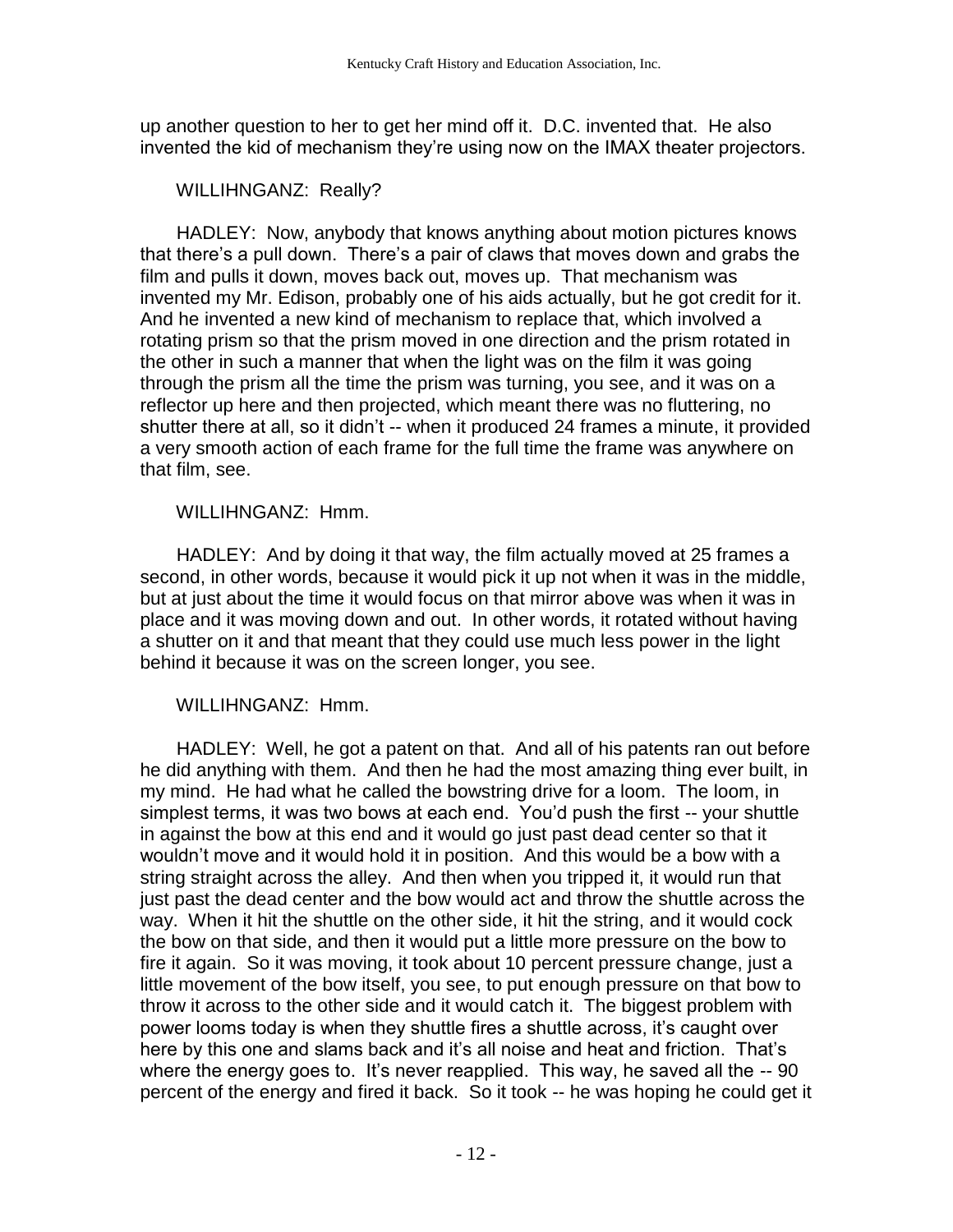even higher so the girls could just sit there and play with it. Then they put a -- we put -- literally tried to put a bobbin changer on a hand loom. That may sound crazy because the bobbin changes are, you know, they can change a bobbin pretty quickly, but they have to do it very quickly because the shuttles only in the spot just a moment and it's fired again, see, so it's got to be quick. Well, the loom was so fast that if you use the bobbin changer, it drove the bobbin all the way through the thing, see. It literally -- you couldn't use a bobbin changer on it. So that's what killed it. But if that thing -- if we could've figured out a way to get around that problem, you know, where we could lock that second bobbin, maybe put a shuttle. We were looking at the possibility of putting something under the - the minute the bobbin dropped out, but you see, how do you get it to drop out, well, you have to push it out. Well, pushing it out, you got to get that shuttle in there, something under it to stop the second shuttle with the bobbin in it, see, or the -- the bobbin itself had to be moved around. Well, you can see it's complicated.

WILLIHNGANZ: Oh, I know.

HADLEY: (Laughter.)

 WILLIHNGANZ: Now, did the weavers themselves -- did the Churchill family themselves design this loom that you're speaking of?

HADLEY: Mr. Churchill himself invented it.

WILLIHNGANZ: Wow.

HADLEY: Every part of it. He had -- I think he had something like 11 patents on it. The drum brake was patented, simplest thing in the world, just a rope around the drum on a board that was hinged at one end and a brick on the other. You could move the brick back and forth to increase or decrease the pressure of the brake on the warp drum. He invented a very simple take-up mechanism, which was tied to the beater, just a stick down with a claw on it that would catch what looked like a saw blade, catch a tooth, and raise it up. And by moving this device that was hooked up to the tooth at the end of it in and out on a little rack that he had with a tightened screw up there, a hand screw, he could make it pull a lot or a little bit, see, depending on where; if it was up here, it wasn't much, but when it got out here, it was bigger, see. So he could make big pulls or small pulls or anything in between. And we had, oh, maybe 20 different sizes of take-up wheels for each of the looms, see, because whatever amount of take-up you needed, you put on there. And every time you made a beat, it moved ahead. That was how that was done.

WILLIHNGANZ: Wow.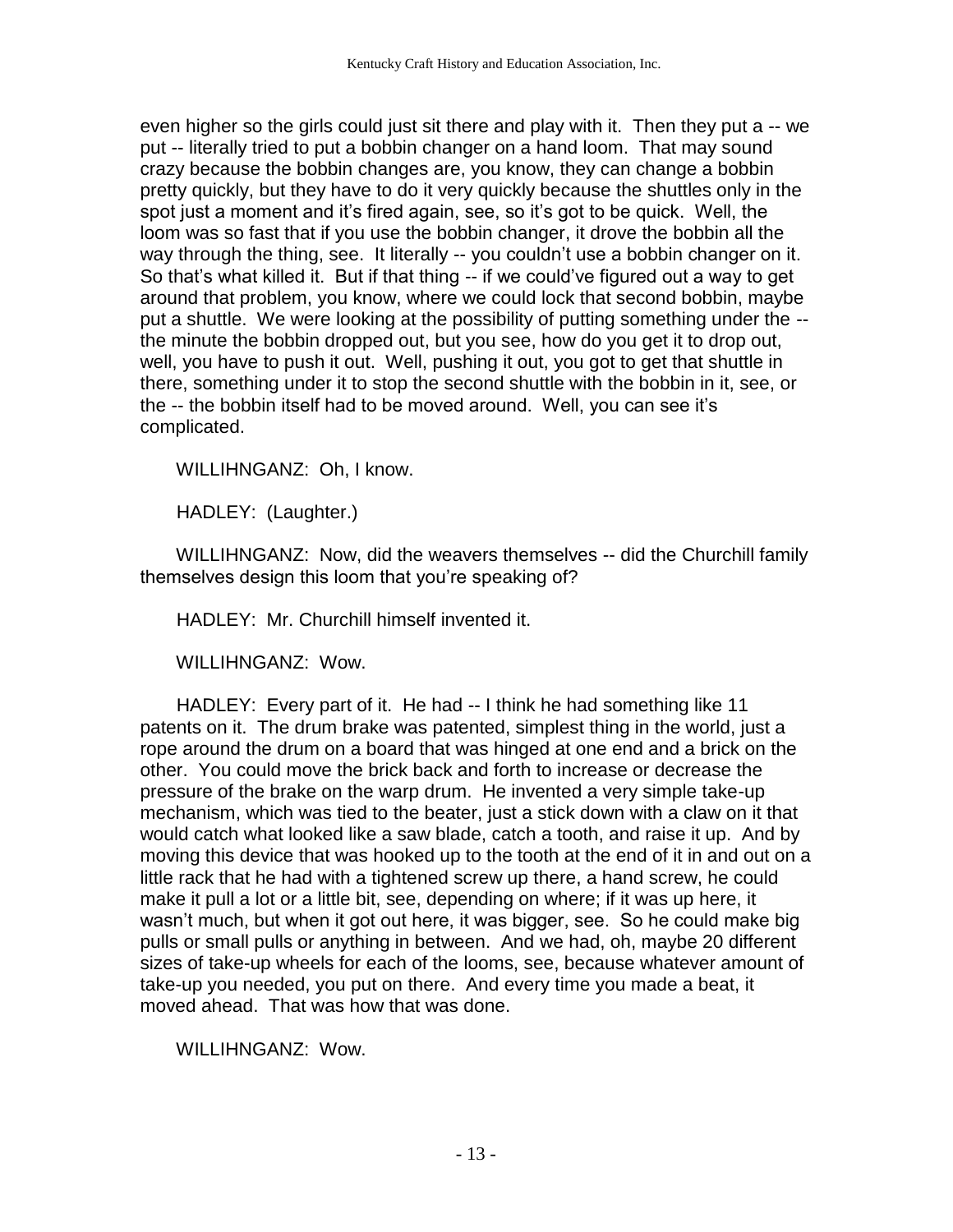HADLEY: That was one of the inventions. There were other inventions on it too, but they were all just like that, little things which made it possible for the thing to work.

#### WILLIHNGANZ: Wow.

 HADLEY: We had people sneak in there and take pictures of it and if we found them, we took the film away from them because there was a sign when visitors that said, Do not take pictures of anything in this room. If you take them, we will remove the film from your camera under authority of the law. And what we did is we went to the local judge, who was friends with the family and said, just give us a ruling that anybody who takes a picture in there we can take their film away from them. And he said, sure, you got it, and he gave it to us in writing and so we had the law. We could show it to them if they didn't believe it. In fact, we made a copy of it and put it underneath the notice. I don't know what ever happened to that. I don't know if they still have it. But we used to have selfguided tours through the plant, see. I put that in myself because I felt the public really needed to see how the things were made because first of all, they might not believe it was hand weaving, but secondly, it is a fascinating business to look at because all of the creels and the warping machines, all of those things were handmade by Mr. Churchill. And he had some real clever ideas. You know what a lease is? That's what I wanted, the lease. The lease is the keeping the -- is the place where the threads are separated, that opening, and a lease is to keep that. What you do is you put a piece of -- a bundle of yarn, several strands of yarn together, you know, maybe 10 or 100 of them or so, put them through there in that lease that is made when you separate the yarn the way it's supposed to be, and you hold it that way, see, so when you put it back into the loom, you just take them one at a time and put them in the heddles, it makes it easy. Well, he had a device for that which was patented and a lot of things like that, all through the plant. He even had a couple of my inventions there. I won't bother with that.

# **(Tape 1 ends.)**

WILLIHNGANZ: Okay. So you got the train going and you got the guild going and then Bellando took over some time during the later 60s?

 HADLEY: No. She got in there, I think it was about 1976, 1973, something like that.

## WILLIHNGANZ: Okay.

HADLEY: I'm not sure what year it was.

WILLIHNGANZ: Now the guild was started, when, in '61?

HADLEY: Well, it was started within six weeks of when I started work.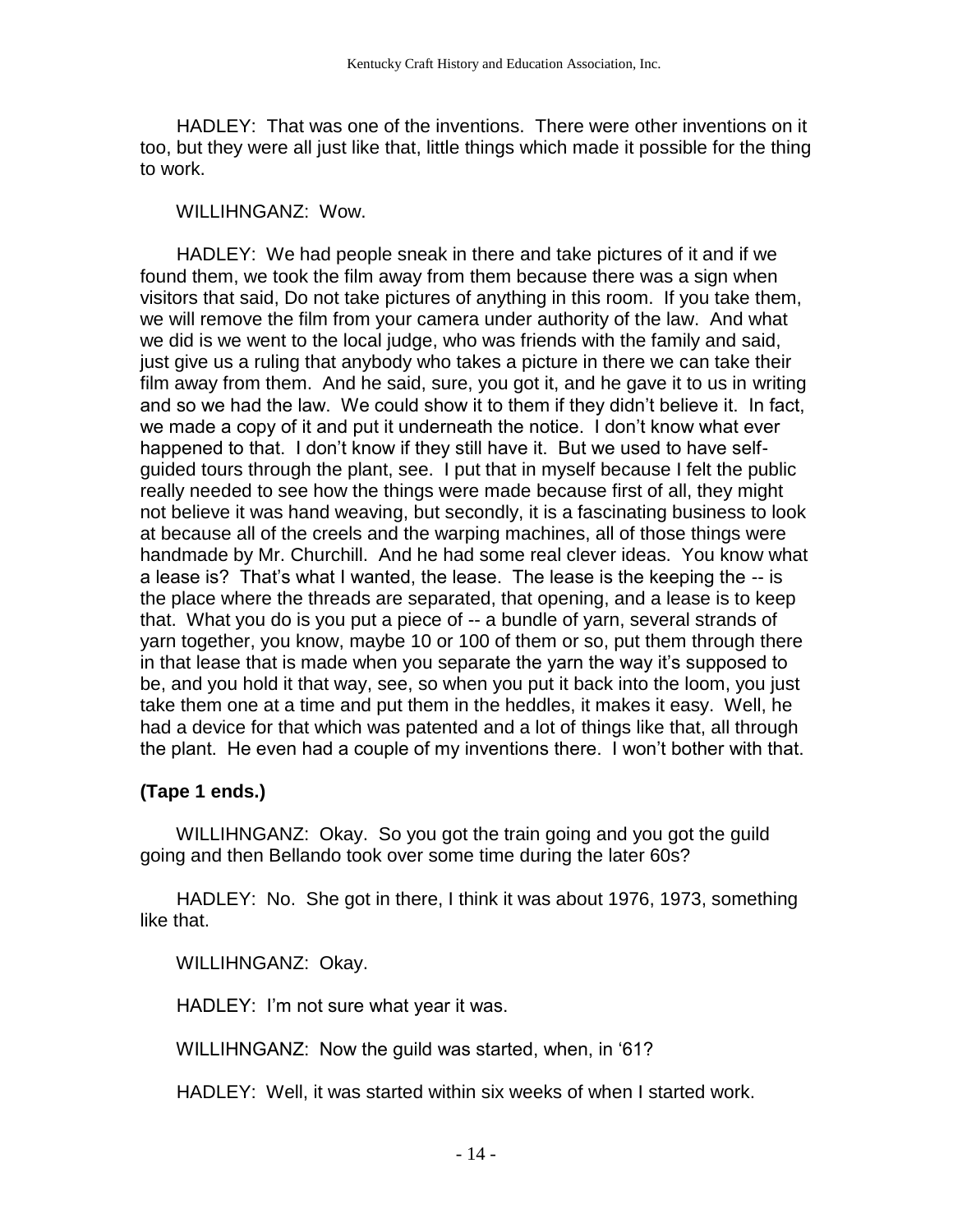WILLIHNGANZ: Uh-huh.

 HADLEY: I mean, if you want the official, that's when we agreed to. I had the -- the state governor supplied us with an attorney to make up the all of the articles of incorporation, bylaws and all that stuff.

WILLIHNGANZ: Mm-hmm.

 HADLEY: And we also had copies of the Southern Highland Handcraft Guild to use that as our guide, so it probably followed a very similar pattern. Not being an attorney, I can't respond to that.

WILLIHNGANZ: Right. But then you were the director of the guild?

HADLEY: Yeah.

WILLIHNGANZ: And then you turned it over to --

 HADLEY: I didn't turn it over. I just -- when I had to leave, when I left state government, I left the state and I moved to Jeffersonville, see. I took over a chamber of commerce in Jeffersonville and I went to work for the American Commercial Lines.

WILLIHNGANZ: Oh, sure, the barge lines.

 HADLEY: Yeah. This is not of interest to your listeners, but you might find it interesting.

WILLIHNGANZ: Mm-hmm.

 HADLEY: I took the chamber of commerce job because I knew Floyd Blaske was the chairman of the board of the barge line. I wanted so badly to go work for him. I had heard so much about him, I'd read a lot about him, and I wanted to work for him. And so I knew he was on the board and so one time I had a chance to talk to him, I said, Mr. Blaske, I said is there anything I can do to prove that would make a great employee. And off the cuff, he told me afterwards, it was just sort of an off the cuff remark, yeah, sure, I've got some property I want to buy, get it for me. And I said, "What's the price that you'll pay". He told me. And I said, "Okay". So I got a hold of the one of the auto dealers there in town who was on my board, a good guy I knew very well, and he went with me to the homes of those owners of the property that were living in houses on that property where the headquarters of the building is now. Have you ever been over there?

WILLIHNGANZ: Huh-uh.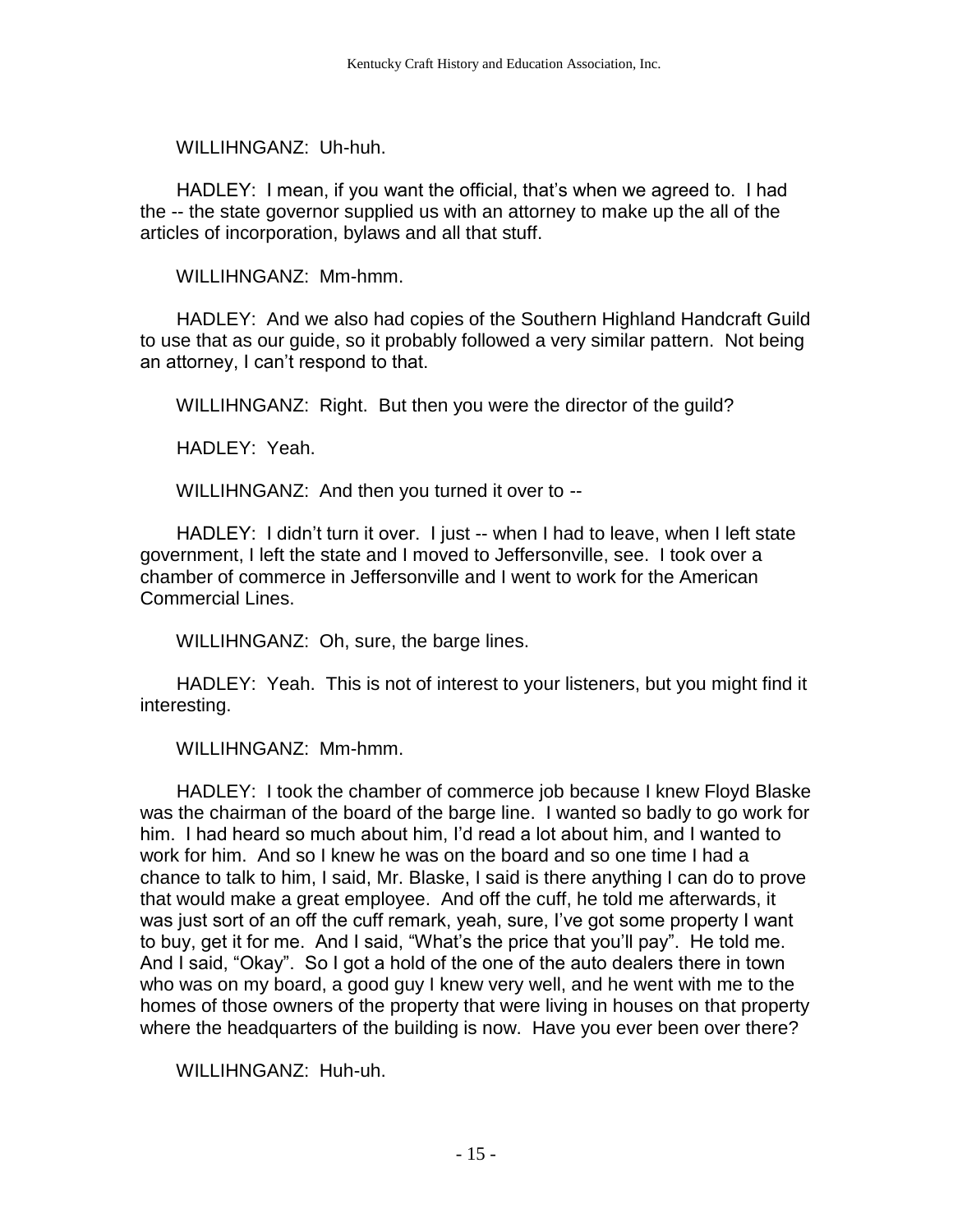HADLEY: Well, there's a magnificent building there now, it's huge. It's five or six stories tall and it's the headquarters of the entire barge line industry really because it's the biggest industry on the river, they're the biggest of them. They own Jeffboat.

## WILLIHNGANZ: Right.

 HADLEY: And they own a lot of other things too that people don't know about. They own several ports, and owning a port is important because every barge has to be loaded in that port, so even if it's not your barge, you're getting paid for it, see. I said to him, I went to the families with the auto dealer with me, and I asked him to introduce me. And I was introduced as the President of the Chamber of Commerce. And I said, you know, you folks can help Jeffersonville so much if you will. I said we desperately need more jobs for our people here. I didn't know it, but one of those families was unemployed at that moment. He really was unemployed, see. And I said we -- if we can buy your property we can bring a company here that employs, oh, gosh, at least 10,000 people. I said they won't be all employed right here, but they do employ that many and right here they'll have at least 3,000 employees. Well, at that time I knew it was 3,000 employees already working here, see, at the Jeffboat. So I was not lying, I was just saying, you know, not giving all the truth. But the point was that we would bring new jobs, no question about it, because we already had quite a number of employees in the building, but we had people working there and doing things that they should have had at least two people working with them, see. And so I said to -- I spent some time with them and before I left, I got them to sign an agreement to sell the property at the price we offered. Then I went to the other one, which he said you'll never sell them because they're tough old birds, and I spent -- I don't know what I said to them, I really don't remember it, but before I left there, I had their signed signature on it too. Anyway, we got it. Both of them sold to me. So I took the two signed pieces of paper to their attorney and I went up to Floyd Blaske's office. Well, he said, Paul, you did exactly what you said you'd do, but he said, you know, right now, he said, I don't know what I'd do with you. But he said, certainly, you've earned something for this. He said, "You certainly have earned a commission of it at least". I said, "No, I don't want the commission, I want a job". Well, he said, "you're really going to turn down; I think it was \$15,000". Well, that's a little more than I made at the state at the time, not much, but it was more than I made at the state in a year. Oh, it was a temptation. And I said, no, sir, I don't want that. I said, just keep that. That's not going to cost you a dime. I'm glad that I got it done for you just as a chamber exec, that's my job, so I'm paid for that, so don't worry about that. What I want is a job. He stopped and said to me, "honestly, Paul; I don't know what I'd do with you. I don't want to hire you and then -- because I've got to pay you something better than just minimum wage, you know, so how do I justify it." I said, "well, I'll tell you what I'll do." I said, "I'll take the worst job you've got right now because you probably don't have anybody doing it". So Monday morning, I was told to put on the oldest clothes I had, (inaudible) I'll be doing. And I showed up at the gate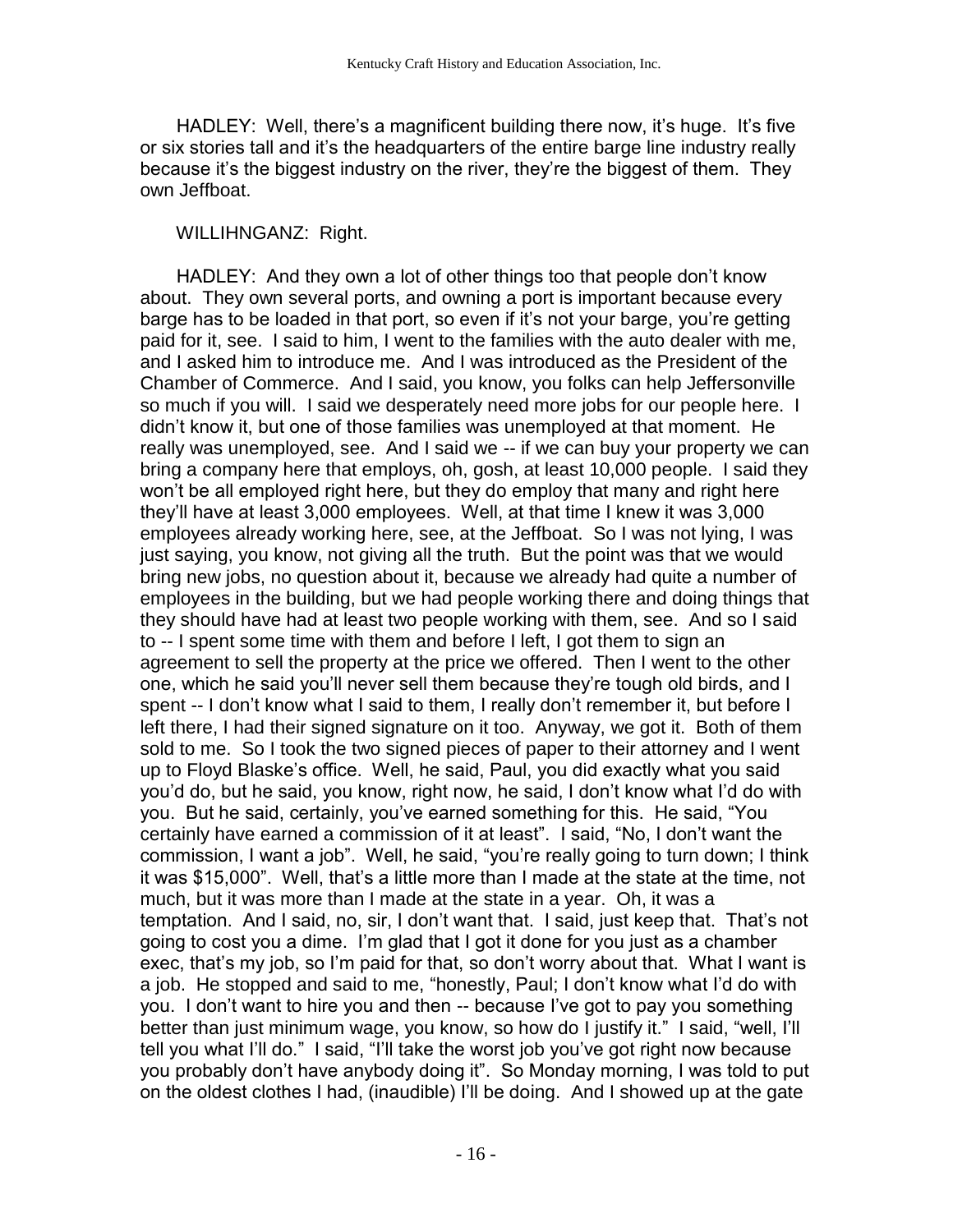and told him I wanted to see a particular person. I didn't know who he was, I just knew him by name because that's what Floyd told me to ask for. And this fellow came to me and he was, boy, he looked like he could lift 50 tons if he needed to, you know, quite a tough -- he said, "all right, Hadley." He said, "Come with me." No more than that. And I followed him. He pointed to a truck. He said, "That's your vehicle. Here are the keys to it and (inaudible) tools". He said, "your job now is, you see all those little buildings, on every one of those barges that are in production there, there's a building up there on deck, yup. You go to those buildings and clean them up, buff them out, biffies". I mean, this was a honey wagon. And he said "when you get ready, you want one of those -- if we need a biffy, we'll tell you, and you take it on the -- put it on the"-- he showed me where they were kept stored. He said "you put it on the back of your track there, see that little platform"? He said, "you can horse it up on there without any lifting because it's not very heavy until you put the liquid in it, then it will get heavy." But he said, "put that in separately, it's in those bottles." And he said, "what you do is you take that out and you get under right alongside of where you want it done and tell the foreman what it is and they'll get the crane over and then take it up there for you." Fine, thank you. In the meantime, he said, "what you do is you go to each one of them each day and you clean them out." I went to the first one and I couldn't believe the filthy. It was filthy. And I pumped it out first. And then I got -- there's a water tank on the wagon that you can use to rinse with. I got that and I used up all the water in the water tank just on that first biffy trying to get it cleaned up. And I scrubbed it and I polished it and I worked on it and as a result, I got -- by noon, I got five of them done, and the foreman was right on me. And he said, you know, he said, "I'm sorry", he said, "Hadley, but that's not good enough". He said, "You got to get them all done". He said, "You're supposed to be done at 4 o'clock this afternoon" I said, "I won't leave until they're done". I didn't get done until 9 o'clock that night and I cleaned every one of those babies, polished them. There must've been probably 20 of them. And, of course, I filled the tank in back, you know, the big storage tank, I think three times that day and I dumped it into -- they've got a place right there that's in the city sewer and they dump it down there and there's a record right there by it that you fill in how many times you dump down because the city charges them for it. And I filled the water tank from the hydrant. There was a hydrant right there and I filled the water tank. I must've filled that tank, well, at least 20 times. And, oh, boy, it was a long day. And when I got finished, I was pooped like you wouldn't believe. When I got home -- we had leather seats in the car, fortunately. When I got home, we got out of the car; my wife wouldn't let me in the house. She took me out back and she turned the garden hose on me and she washed me down. Then she got a - she had a soft brush that she uses on her back. She went and got that and loaded it up with soap and scrubbed me, clothes and all. And finally she said, take those clothes off. So I took those clothes off and I'm standing there naked and she hands me a pair of shorts. I put them on and she said, now go in the house and you get in the tub and you soak. I'm hungry. I'll get your dinner, just get in the tub and soak. So I soaked and I showered twice. She wouldn't let me in bed with her that night. I slept on the couch. Oh, lord. The next day, I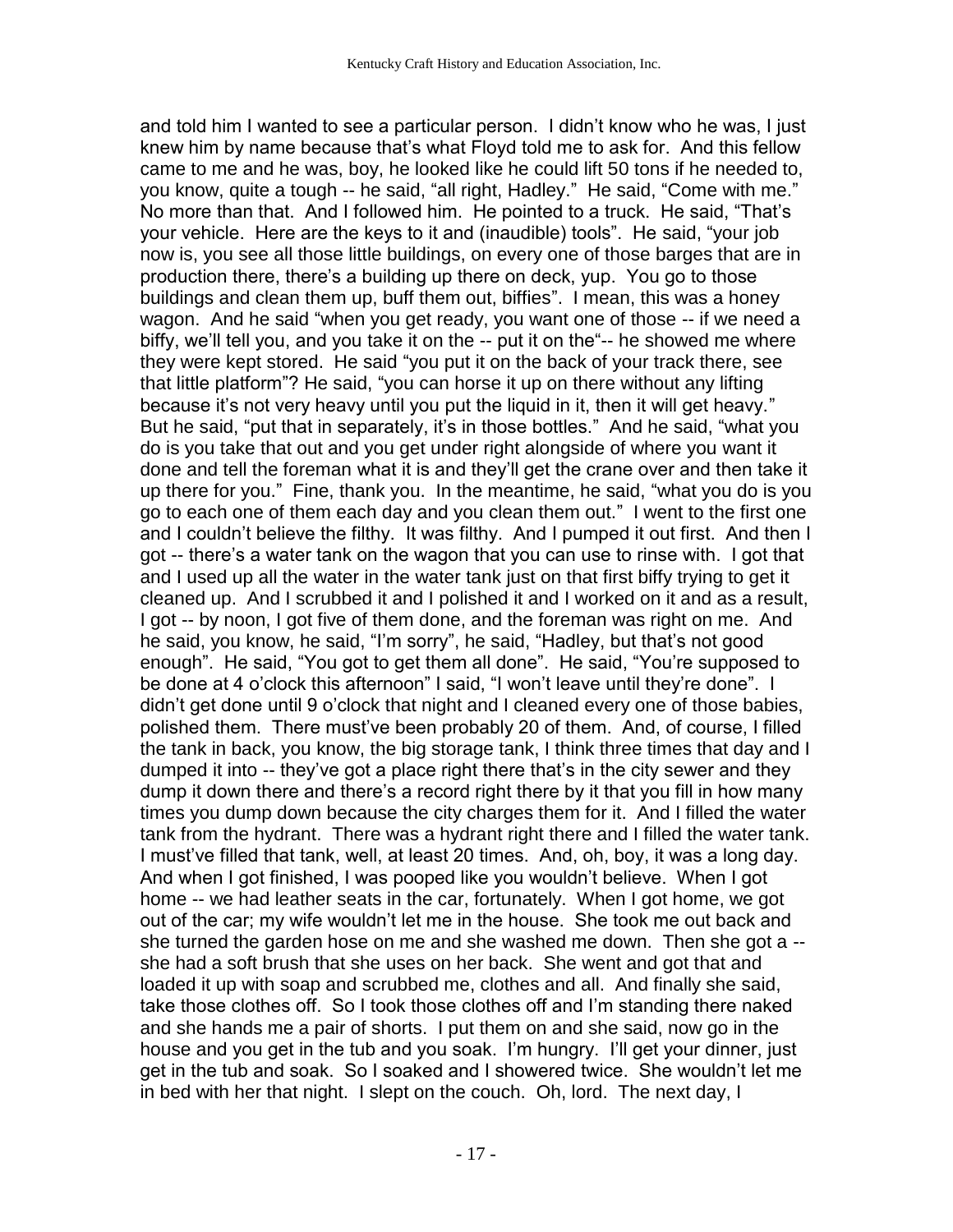thought, oh, God, if I've got to go through this again today, if they can mess this place up that fast. Well, as it turned out, they hadn't been cleaned like that in a long time. They just sort of took stuff out, you know, didn't bother to wipe off the graffiti and all that. There were some very clever sayings. I remember one of them in particular it said, here I sit brokenhearted, paid a nickel and only farted, and a few others like that, you follow me, a lot of graffiti. Well, the second day when I went back and I went up on the things, the things were remarkably clean, I thought. Really, if I'd wanted to, I guess I really didn't have to do anything. There were a couple pieces of paper on the floor and that sort of thing; you always expect that, somebody won't pick paper up. I don't understand that. They dropped it, why won't they pick it up, but they didn't. And I cleaned it up and pumped it out, and I got down at about 3 o'clock in the afternoon. And so I went to the foreman and I said, what else do you want me to do. And he said, "You're through"? And I said, yeah. Well, he said, I can't believe that. He didn't know what time I left. He didn't know that until he got my timecard at the end of the month and then I was already working in Blaske's office and he brought it over and gave it to me and he said, Hadley, I want you to have this. He said, "You earned it". And they actually paid me overtime for it. But to make a long story short, I got back there and I worked for a full week and Blaske called me to his office on Monday morning before I went in so I was dressed to go into work again, you know. I went in to see him and he said, "Go on home, change, get yourself dressed". He said, "We've got a job for you". And that's how I went for work for them. I made \$120,000 a year. It was a good job.

WILLIHNGANZ: Yes, it was.

 HADLEY: Good job. That was an awful lot of money in those days. This was back in the 60s.

WILLIHNGANZ: That's not a bad salary now.

 HADLEY: From \$14,000 to \$12,000 here at the chamber of commerce for about, oh, two months, and then to the first week I worked for the barge line I think I made \$110, but then I was put on that salary. And I didn't get that salary initially. I think if I remember right, it was something like \$80,000, which was still a lot of money. I was his first -- I was kind of like his administrative assistant and I don't think I've ever had a job that I enjoyed more. But to get back to the --

WILLIHNGANZ: The guild, yeah.

HADLEY: -- the guild.

WILLIHNGANZ: You were no longer involved in the guild during this time?

 HADLEY: No, no. When I left, I heard about Blaske needing somebody. That's what brought it out, see. And I knew the man by reputation. And because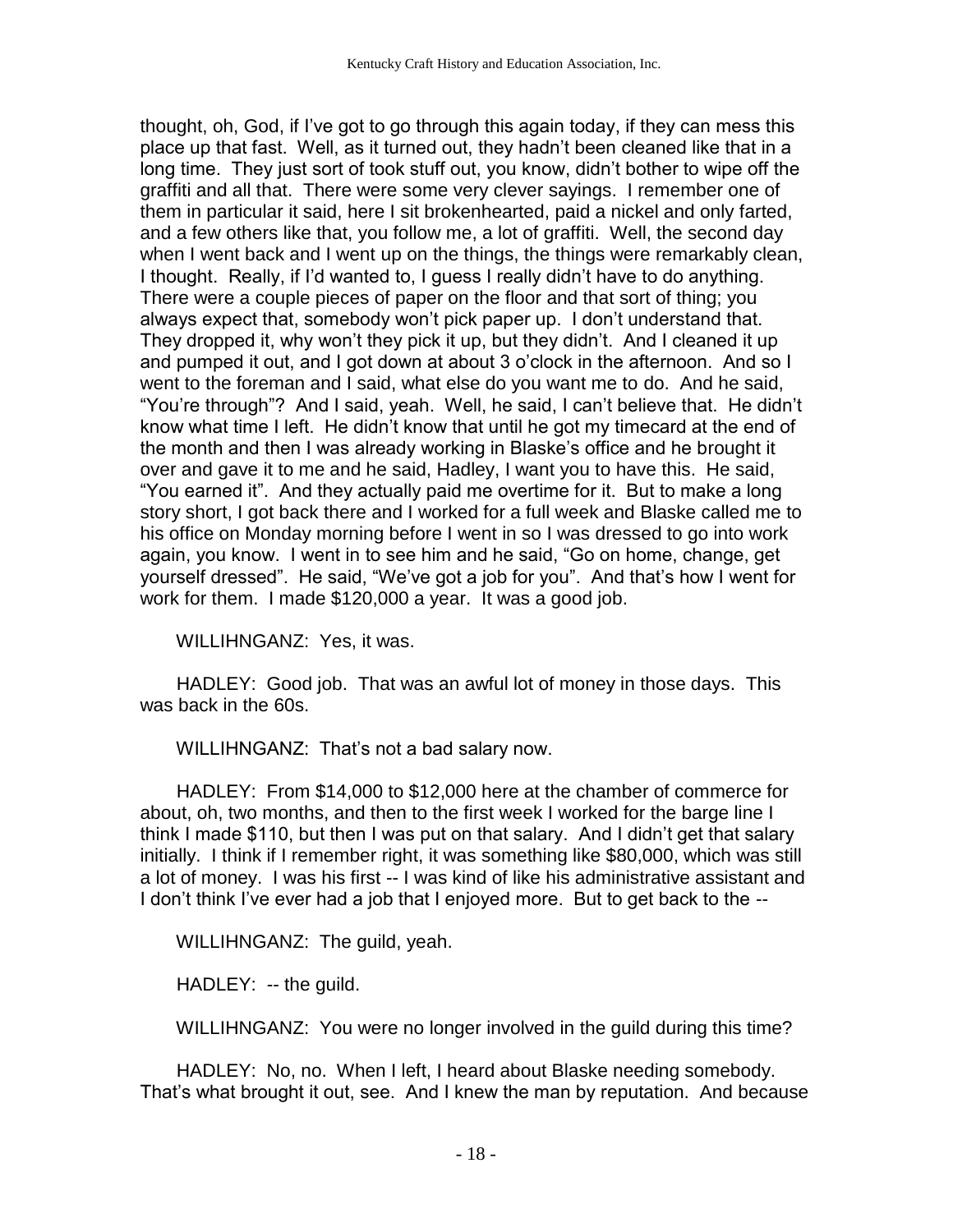I ran the Chamber of Commerce in Berea, I started that there too, started the Chamber of Commerce in Berea and I was the first President of it for, oh, I guess maybe two or three years. We got two industries in and, boy, we did that right. Man, we did that right. I won't tell you how we did it because it's not part of this, but it was an interesting story too. When the guild reached that point where it was doing so well, I really had -- actually I had for the first time some opportunities to do something besides work for the state 24 hours a day, 7 days a week. About -- after my passing out and me going home and returning, they had a young lady they introduced me to. Her name was Susan Black. Her dad owned a horse farm that was immediately adjacent to the city of Frankfort on the east side. The first farm you come to as you go out of town going up that hill and if you take that road going over to Bardstown -- I think it's Bardstown -- anyway, instead of going on over to a town and that goes into Lexington, if you go this way direct off the hill and then go straight, continue on straight, there's a farm on the right. I don't remember the name of the farm, but the family was the Black family. Mr. Black was one of the most southern gentlemanly gentlemen I ever met, true Kentucky Colonel in the true sense of the word, and his wife was a lovely lady, oh, she was a sweetheart of a person. They were just -- hospitality oozed from every pore, you know, that kind of people. We lucked out. I don't know how we did it, but somehow or other in every community; I had a little pitch I made when I went into a community. I would ask the mayor or if there was a Chamber of Commerce, the Chamber of Commerce Executive, to set up a meeting with the business community. And I would go in there and I'd say we are seeking individuals in your area who have skills and talents that could be marketed and could be considered handcrafts or art, and we want to market their products for them. And the state doesn't get anything for it and I'm paid by the state to find them and locate them and arrange for them to deliver their products to where they are to be delivered. And I said, your community is now included within the Department of Commerce's sphere of influence, and I'm going to talk to you about making your community grow. If you have any interest in growth, listen to me. If you don't want to see growth, go on home, you're wasting your time. And then my pitch was generally, any community can do anything it wants to do if it wants to do it bad enough. I said, "I've been in one community after another where they have surprisingly been able to do anything they needed to do". The purpose was to get them to become entrepreneurs using what the state had invested in that area as the beginning point. We started with all the communities that were near our state parks. I said, have you ever really thought about those state parks as a source of great income to you. Well, no, we got a few people in here for that. I said, "That's the problem". What is the problem with those state parks that they don't have more people coming here? Well, we have lots of people who come here. Yeah, but what happens to them. Well, they go home. They come and they're here for a day and go fishing or swimming or whatever they do and they go home. Why do they go home? Why don't they stay for a while? Well, the park has only got 10 rooms in the motel -- in the hotel there. We did have rooms in the hotel, see, but we always limited it. We made them first class, but they were limited. What we wanted was people to build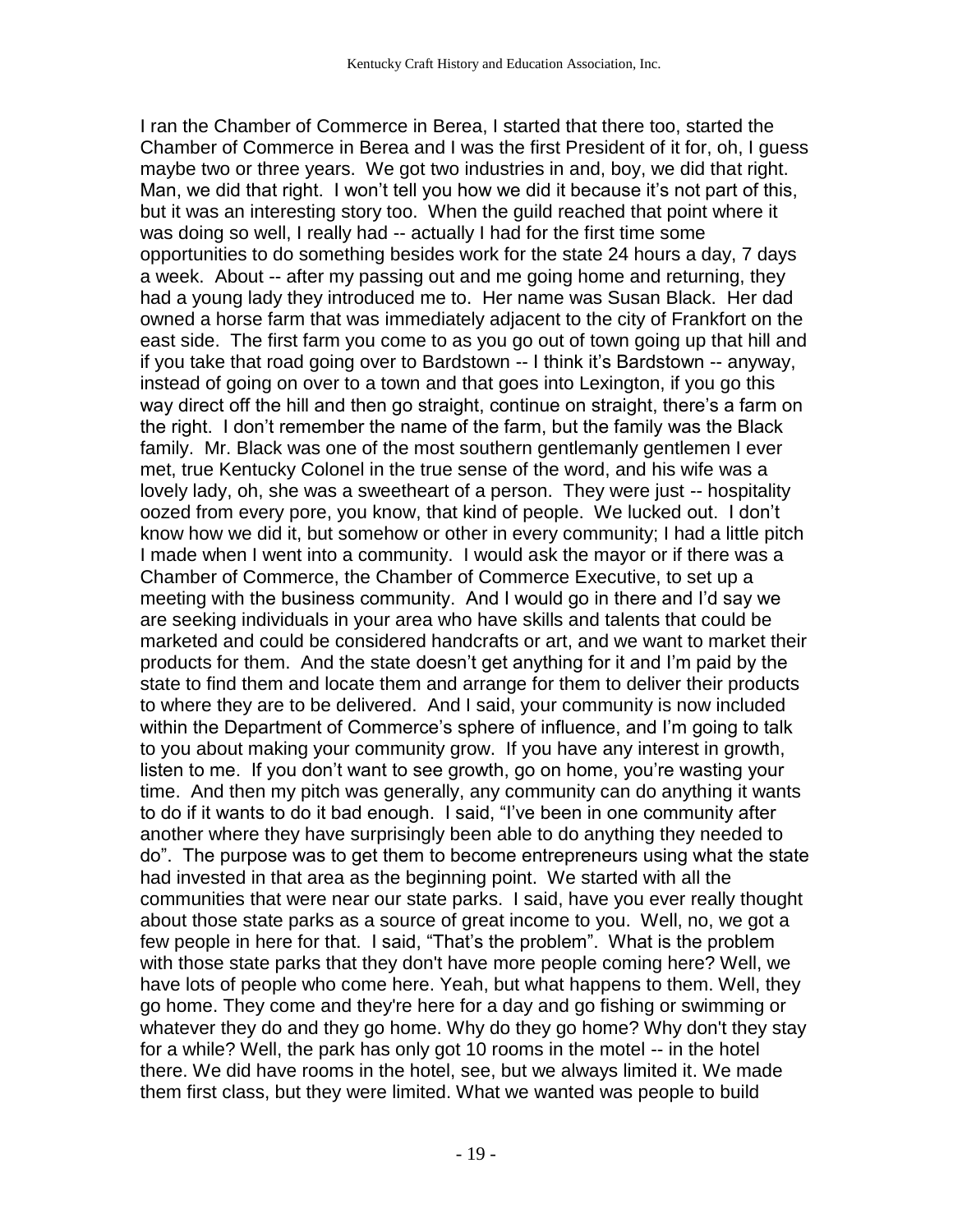motels immediately adjacent to the park. There was a place to put them, see, so that people would have a place to stay. Because the first thing you have to have when you're going to sell somebody up north on a community is a place to stay and eat well and sleep well. If you haven't got that, you're not going to get them. It's that simple, see. So we're using the crafts, you see, to introduce the community to the concept of the necessity of the community doing something to lift itself by its own bootstraps. The state will help you. If you need a road in here, we'll put it in for you, but you've got to have a reason for it, see. You've got to have a business that will bring cash money into the community. When I left there, if they didn't have a chamber, I formed a Chamber of Commerce for them or if not, a development corporation or if they didn't have that, a motel or a -- we had one for Harlan. I don't think it ever got off the ground because I left too soon. It takes them (inaudible) but I convinced them that we needed to build -- make Harlan the coal capital of the world where there is a mine you could go into and ride through in a comfortable car and protected and everything and see how they mined it, what they looked like inside, and maybe even watch people work. Well, we had dreams, see. And I said, well, is there a mine here that's all mined out that's really pretty big. Yeah, and they took me to it, and it was big. I mean, you could drive a car through the thing.

WILLIHNGANZ: One second. I need to change my tape.

HADLEY: Already?

WILLIHNGANZ: Something happened with this tape.

HADLEY: Oh, okay.

WILLIHNGANZ: Okay. So, go ahead.

HADLEY: Where was I? I've forgotten now.

WILLIHNGANZ: You were talking about --

 HADLEY: Well, wait a minute. Wait a minute. I've got a problem I've got to attend to.

 WILLIHNGANZ: Oh, okay. So we were talking a little bit about the coal. I wasn't sure how we got there --

HADLEY: Oh, the coal mountain.

WILLIHNGANZ: -- and all that, but what we really are getting toward is what the history of the guild has been --

HADLEY: Yeah.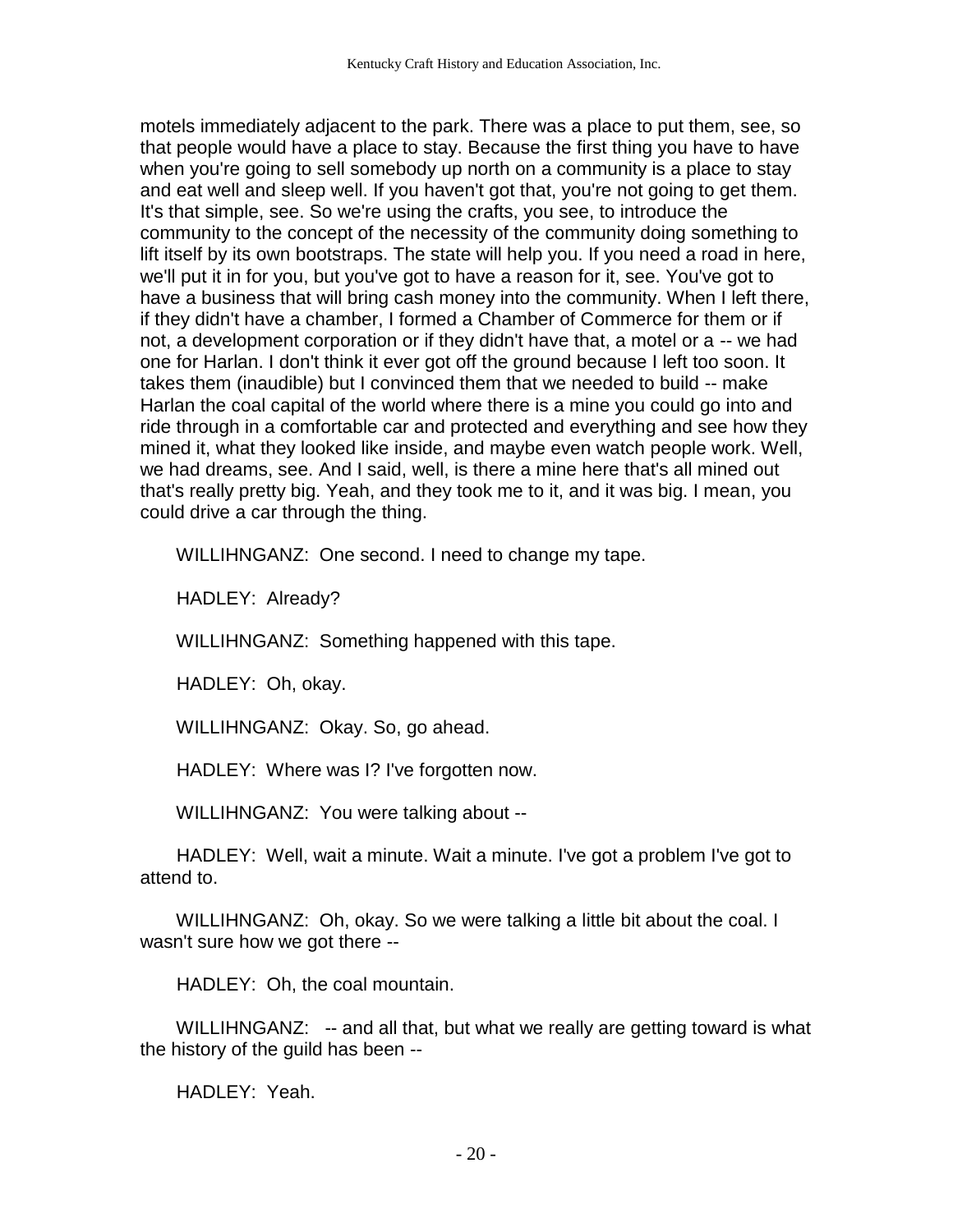WILLIHNGANZ: -- in terms of --

HADLEY: I'll get it back to that.

WILLIHNGANZ: -- yeah. That's where we're going. Okay.

 HADLEY: Mm-hmm. Well, the result was in my persuasion of those -- trying to persuade those people to do something there, we came up with this idea of a motel on top of that mountain and coal exhibit of all kinds of mining machinery around it and what have you, a nice swimming pool, and a better airport because the airport there was -- man, you had to be a good pilot to get in and out of that airport. So anybody who flies, the downwind leg is -- was -- you don't see -- you can't see the airport and when you get to the crosswind where you make your turn to line up with the runway then you turn around again and land because when you're going downwind, you're going right past it paralleling the airport. Then you go back across and then you come in to land for your landing approach. Well, you can't see the airport on the downwind leg at all, you can't see it on the crosswind at the bottom, and you can't see it on the final approach until you go over the top of a little hill. The minute you go over the top of the hill, there's the airport, and it extends out I think probably 1500 feet. And at the far end of the airport, about 150 feet off the end of the runway is mountain wall straight up, and there's a creek that goes in there and turns around, there's a mountain on this side, a mountain on this side, and a mountain at the other end because the creek, you know, runs around through there. So when you're landing, you have to know that it's there, and you have to realize, look, what I do is I'm going to go pass over that hill ahead of it, about 10 feet about it, my wheels 10 feet above it, because I know right after it I'm going to have to set that thing down as soon as I can to get it down. So you just almost (inaudible) you come into that last part of the landing. That was the airport. Now they've got it up on top of the mountain where it belongs so it's a little bit like landing on a carrier. There's nothing at the end. When you come off the end, that's the end and when you get off that end, there's nothing at that end either, so you better make it, but it's long enough so it's safe. Well, of course, I love to fly and I had a license, and I flew several places when I was up there, sometimes in my -- in an airplane that I rented or the state's airplane. When I flew the state's airplane, there was a pilot with me, of course, a guy who was paid to do it, but that was -- I mean, I lived pretty well (inaudible.) Who else flew for the state in a state aircraft, but I could do that. And I drove a Cadillac Fleetwood, silk upholstery. Now, why? Well, for two reasons. One, I knew where I was going; the car would leave some kind of impression. And I wanted to leave the impression that handcrafts were a very successful business. So I drove the best, one of the best. Lincolns were just as good, but I just drove that. Of course, that helped my ego tremendously, too. And I think it did -- I think it helped -- it opens some doors I think might not have opened to me because they knew my background, see, when they announced my appointment, they announce at the appointment that I had been Vice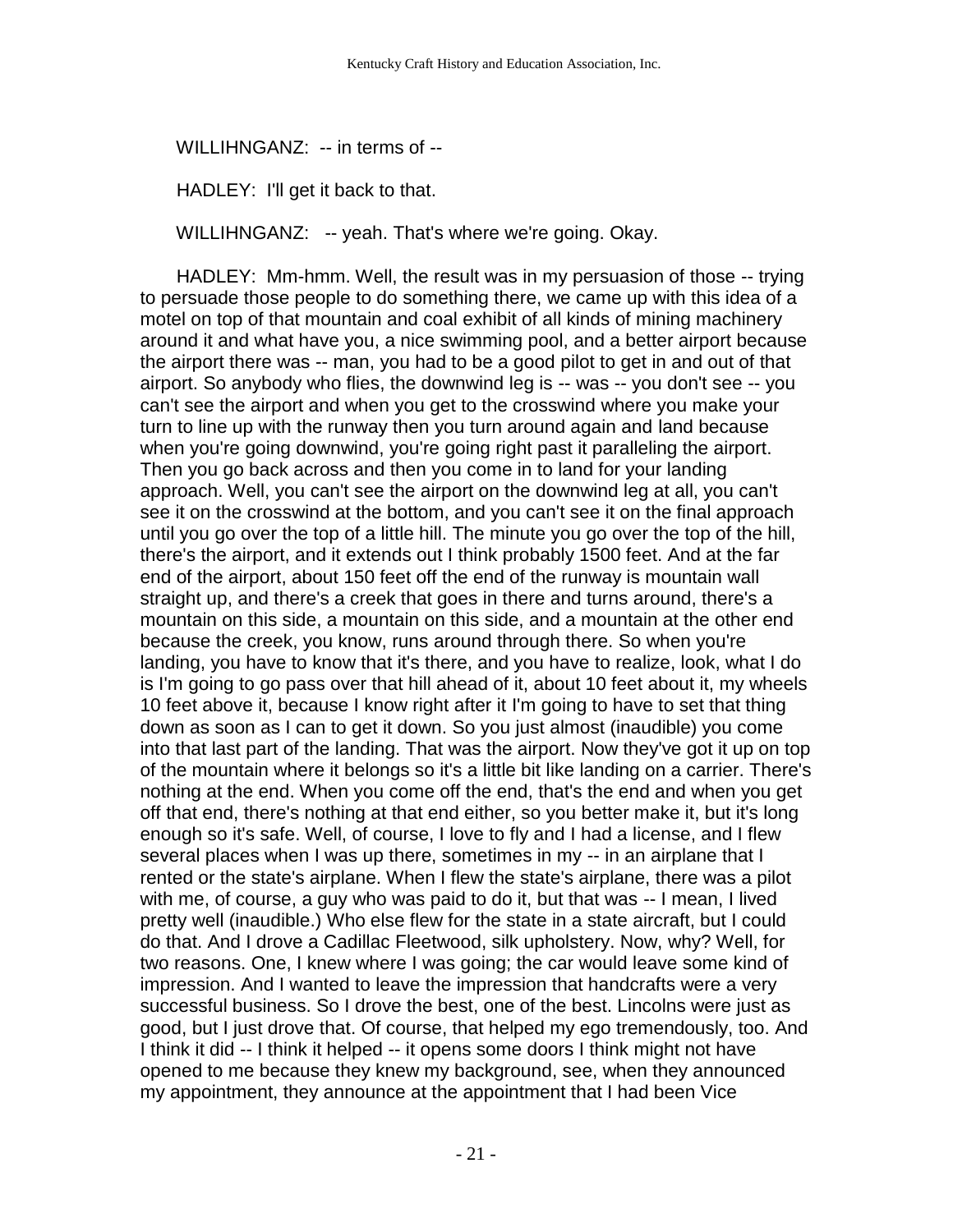President and General Manager of the Churchill Weavers, so it was a handcrafter of the highest order, et cetera, et cetera, you know. And of course it drove my mother-in-law nuts, the poor dear. We used the handcrafts as a means of convincing -- ultimately convincing northerners. We'd take, literally, the people who went north to talk to industrialists; they'd take some handcrafts along with them to show them the quality of the work that was done by the handcrafters in Kentucky. And it was to help to overcome that idea that they didn't know how to work and wouldn't work and certainly had no imaginations. And I don't know what all they took, but I know they had some various kinds of things that they would take, small things they could put in a suitcase. They wore Churchill ties, for example. I know several of them had rings that came out of the mountains, you know, that were made for them. A couple of them -- there was one guy up in the mountains who made little dioramas of coalmining, two pieces of wood with a block across the back and then he'd put a hunk of coal in there and he'd carve a little figure in there digging coal out of it in the little cart, just little things, you know. I think we got 25 bucks for those and as fast as they'd show on the shelf, they wouldn't be there long, they'd be gone.

## WILLIHNGANZ: Wow.

 HADLEY: And then we had a gal, who did horses, oh, she did beautiful horses. She worked for the college, and we got her to let us have some of her stuff and she taught a couple of people how to do it, so we were able to get (inaudible) horses and put some of them in -- some of the gift shops had them.

 WILLIHNGANZ: One of the questions I had was what was the relationship between Berea College and the guild?

 HADLEY: Berea College provided office space in one of their buildings. They owned a commercial building next to the Boone Tavern. I believe it was up over those -- the officers where one of those officers up over one on the grocery store, perhaps. I'm not sure because I don't know, but the college was always - they had their own hand -- I mean, I would say probably as high as 35 or 40 percent of their students -- you see, Berea College doesn't charge any tuition, no room or board. You work your way through school there. And so they manned the hotel, they manned the dining rooms, they manned the farm, they manned all the handcraft industries, the printing plan, the newspaper; they own all of that stuff. The power plant, the water plant, all of those belonged to the college, and students are used extensively, every one. Every student works a certain number of hours every week. And so they have a gift shop, probably one of the finest in the state, and almost everything -- I think everything in it is -- maybe they have some Churchill stuff there, I'm not sure, because Bellando ran that part of the thing for the college. When he -- he left for two years to work for the college. And while he was working for the college, of course, he -- I'm sure he tried to get some of our product in there somewhere. But anyhow, we didn't sell anything to them because we were -- they were very -- we were real competitors. We kept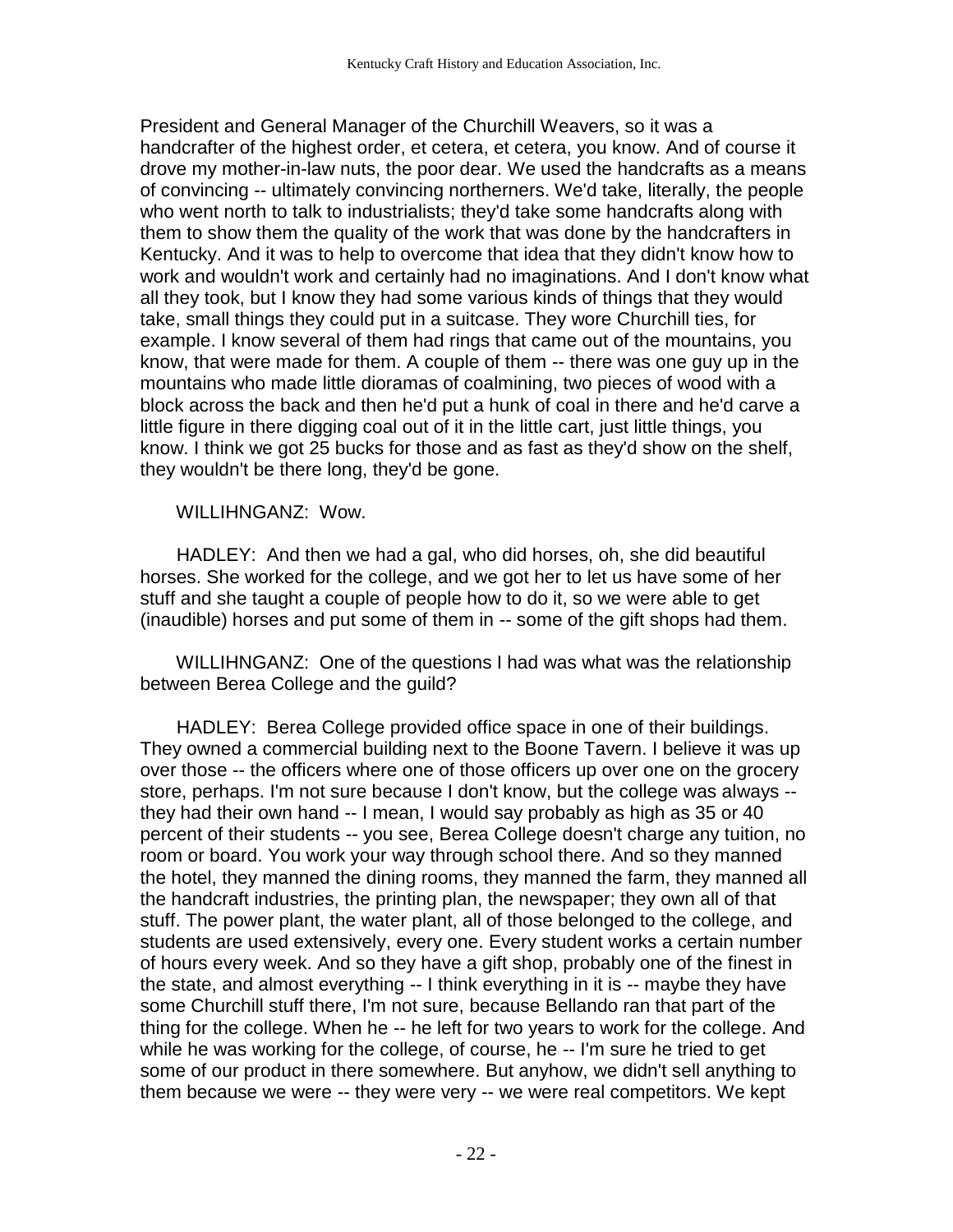our prices low because of it because we were working against labor that was earning their way through college. The college is very richly endowed so that they don't have to worry about money and the students can work there and do so without straining anything. It doesn't pay exceptional salaries, but it does pay well and they provide housing for their props and so forth. It's a well run institution and educationally, I guess it's as good as any college in the country.

WILLIHNGANZ: It's very (inaudible.)

 HADLEY: So that's how they got involved, but the president of the college and the controller or comptroller or whatever his title was were very sympathetic to what we were doing and they recognized that -- they were very loyal and participated in the thing. We used their amphitheater, for example, the college amphitheater, which was a huge thing. We could sit something like 1,500 people up there. We used that for -- and it had stages, you know, plus structures for the lights and all that sort of thing that they could use for sheds to hang to put crafts and that's where -- very often they used that for the annual fair, handcrafts fair.

WILLIHNGANZ: When did they do that?

HADLEY: Way back.

 WILLIHNGANZ: The accounts and I've talked to a couple people who were at the first of the fairs that they did, and they did this in a park outdoors somewhere around Berea, I believe.

 HADLEY: Well, I think the park they're talking about is the amphitheater. See, there's a big parking lot right there for it and everything.

 WILLIHNGANZ: There wasn't a parking lot and there was -- you walked through trails to get to this place.

HADLEY: That's the amphitheater.

WILLIHNGANZ: That's the amphitheater.

HADLEY: That's the amphitheater.

WILLIHNGANZ: But there was no overhead cover?

HADLEY: No. There was no cover over it.

WILLIHNGANZ: It was just open.

HADLEY: Open, you bet.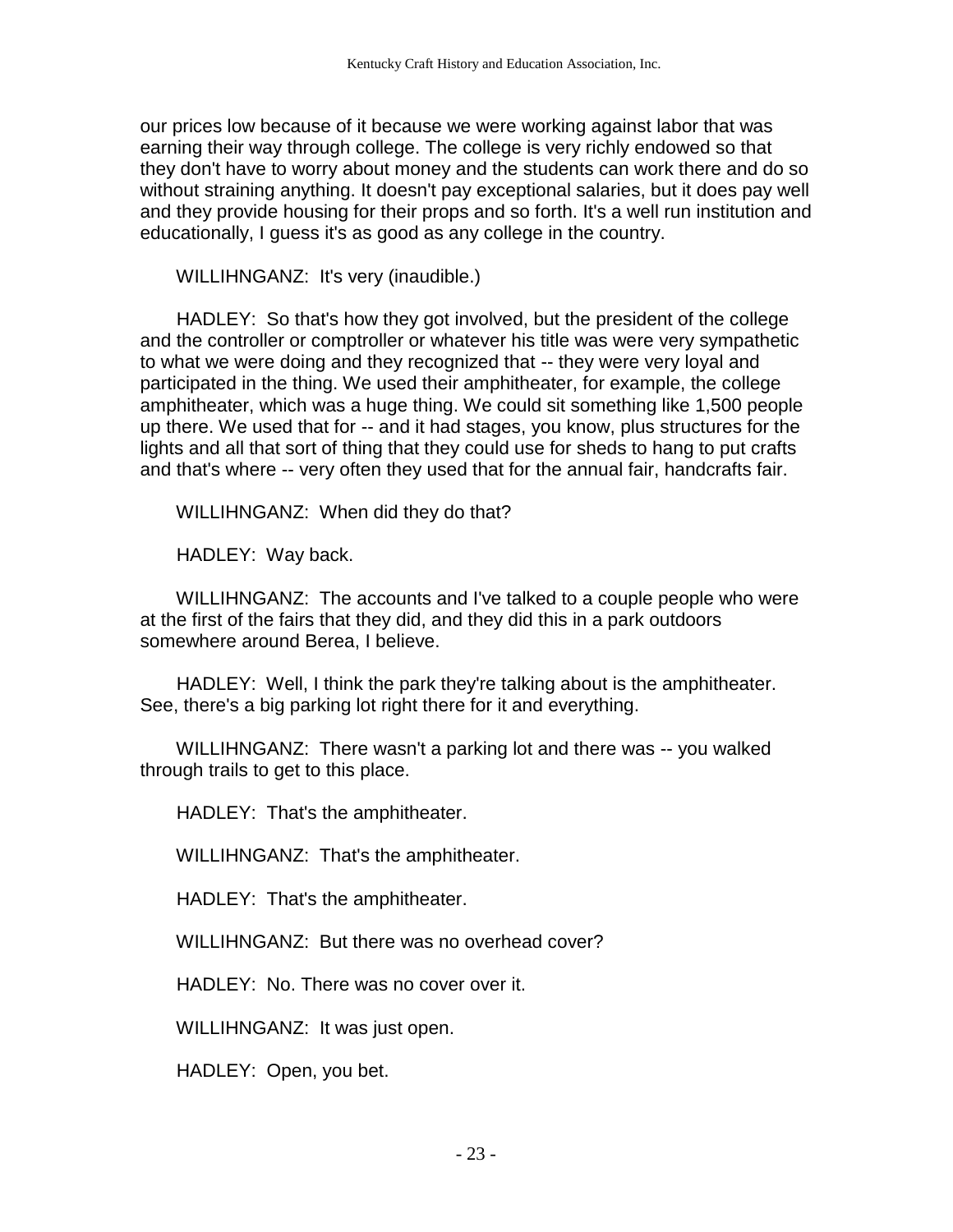WILLIHNGANZ: Yeah, because it rained (inaudible.)

HADLEY: Yeah. It's just a regular amphitheater, outdoor amphitheater.

WILLIHNGANZ: I see, hmm, interesting. Okay.

 HADLEY: But that's how it happened, see. So they were very much involved with it. And I don't think it could've continued if it hadn't. Now the other interesting thing that happened, though, as a result of them being there in Berea is a lot of the craftsmen moved to Berea and there isn't an empty store in the town now. It's all handcrafters.

WILLIHNGANZ: Right.

 HADLEY: See. So it did do that. Now here sits the Churchill building empty and nobody's doing anything with it. And Lila and I are both in accord on this. We hope that the college will take it over and use the building as a center for handcrafters and handcraft training because it's a perfect building for that. That's what it was. Plus it has the water protection, air conditioning, and everything else.

WILLIHNGANZ: That makes good sense. I hope you're right.

 HADLEY: I hope so too. But, we'll see. I mean, the Bellando's did a beautiful job. I mean, they really did. I have nothing but admiration and respect for both of them. But I think if the company that bought the business from them had left them alone and just let them run it, it would still be there, but they started meddling in the management of it and the first thing you know, they couldn't meet -- their investors had no interest in whatsoever, no interest in Berea itself, no interest in the fact that it was an industry that was worthy of trying to save one way or another. I mean, they thought enough of Berea that the state built that magnificent handcraft center there right at Berea. Have you ever seen it?

WILLIHNGANZ: I have not, I'm sorry to say.

 HADLEY: Well, listen, if you're going to make your story complete, you've got to get that.

 WILLIHNGANZ: Yeah. I've got to get that. There are a whole series of things I need to do.

 HADLEY: And I'm sure the museum would let you take a photograph of the interior of that storeroom where they've got all that stuff stored for the Churchill Weavers, which is unbelievable. I mean, once -- what do they call those things; you know the flats they pile stuff on to ship?

WILLIHNGANZ: Mm-hmm.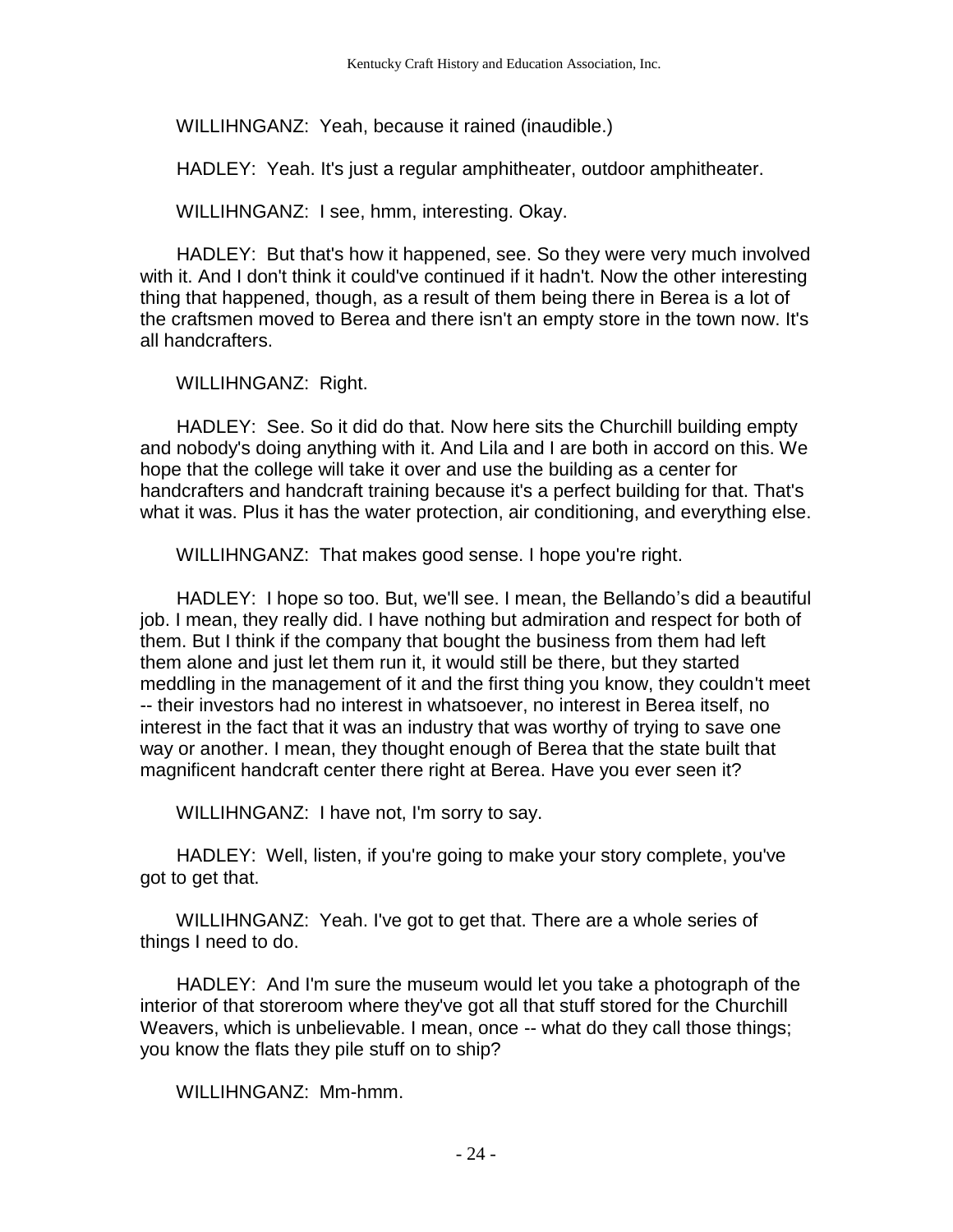HADLEY: Shipping --

WILLIHNGANZ: Yeah. They call them -- what do they call them.

 HADLEY: Crates -- no. I want to call them skids, but whatever they are, they've got -- I guess they must have at least 30 or --

WILLIHNGANZ: Pallets.

 HADLEY: Pallets, that's it, Pallets. I think they must have 20 or 30 or 40 of them maybe even.

WILLIHNGANZ: wow.

 HADLEY: I don't know how many. I didn't count them, but -- and they're stacked high. They're not just -- most of it is stacked high. You have to see that museum's interior behind the scenes stuff if you can because --

WILLIHNGANZ: Yeah.

 HADLEY: -- that is -- they've got a preparation room that's better than the Smithsonian Institute's.

WILLIHNGANZ: Really?

 HADLEY: It is unbelievable, all stainless steel cabinets, vacuum systems, and everything else. I mean, it is something to see.

WILLIHNGANZ: Hmm.

 HADLEY: And it's -- the gal that worked for the Smithsonian tells us, it's better than what we had there.

WILLIHNGANZ: Wow.

HADLEY: And it's right here in Frankfort.

WILLIHNGANZ: Amazing.

 HADLEY: Well, what else can I tell you about that? I do know that the association has done very well without me. In fact, they've done better than I expected. And I don't know when they closed our shop, but I assume it closed because the state didn't continue to support it. I think the state helped us -- in fact, I'm sure the state helped us actually by paying the people who worked there, put them on state payroll.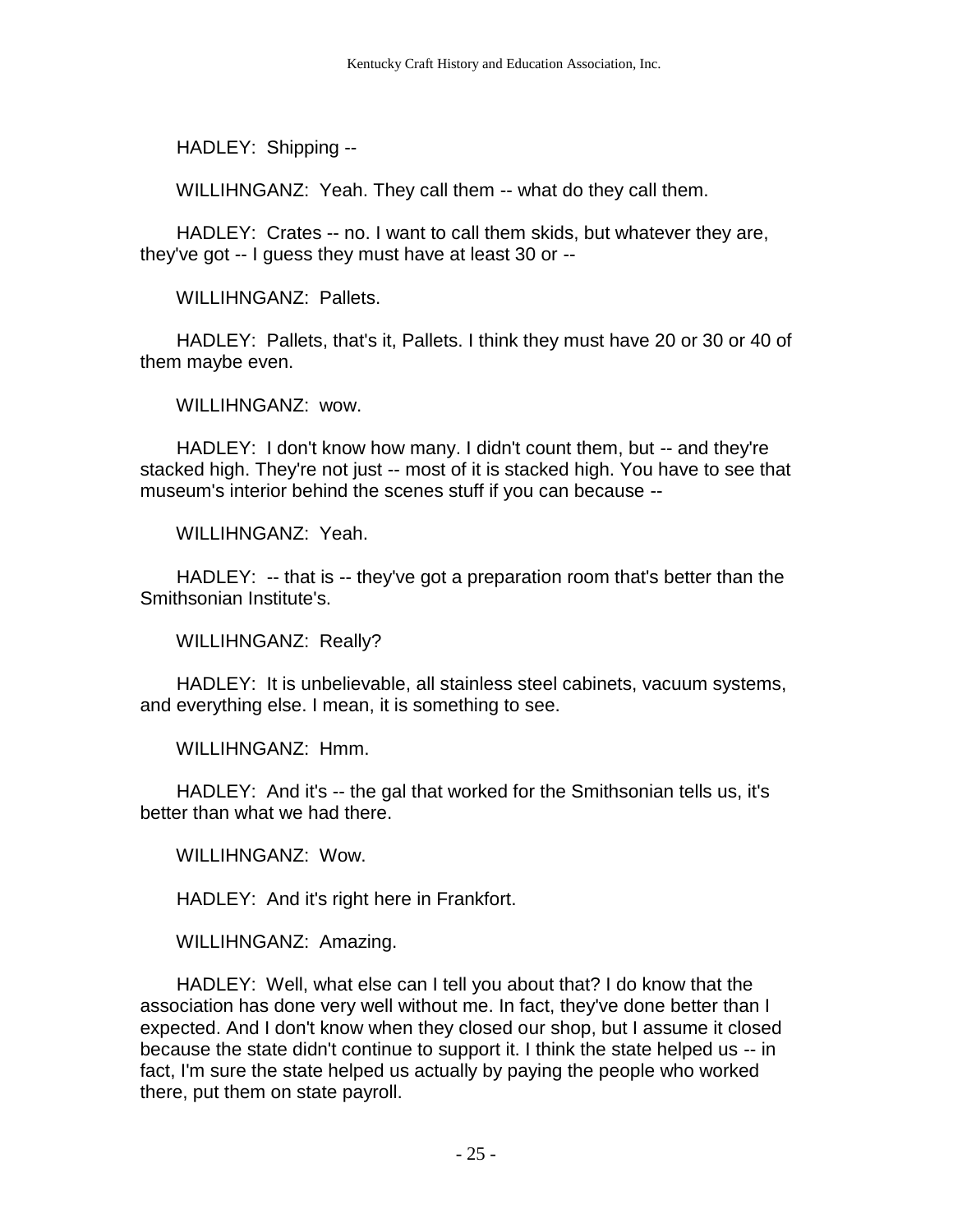WILLIHNGANZ: Now, which shop are you speaking of?

HADLEY: The one out there in St. Matthews.

 WILLIHNGANZ: Okay. Yeah. There were a number of things that happened here, it seems to me, where different things got closed down like the train got closed down after about --

 HADLEY: That was the third governor, whoever the third governor was. Bert Combs and what was his name?

WILLIHNGANZ: Hmm. I'm trying to think.

HADLEY: He was his assistant.

WILLIHNGANZ: Phyllis George was involved. Was she…

HADLEY: Phyllis George, did she own the TV station?

WILLIHNGANZ: She may.

 HADLEY: Yeah. Well, she followed in the Department of Commerce. She was Department of Commerce.

WILLIHNGANZ: Mm-hmm.

 HADLEY: And she worked in that second administration and she was very much sold on it.

WILLIHNGANZ: Right.

 HADLEY: And it is probably a good thing that Susan took over because Susan understood her better than I did. She was very abrasive with me. Of course, I wasn't working for her then, but even so, she was abrasive. I went to California with her one time; a whole bunch of us went out there for the department of commerce. I was working for the barge line. The barge line sent me. I went out there for economic development. We called on businesses. That's how you do it. You take a bunch of your local business people representing the best businesses you got and go up there and then we all brag about what a great place Kentucky is to bring your business and so forth, try to get them started on it. I can't remember -- anyhow, that's what happened. But why they dropped the guild train, I don't know. I presume it was because the L & N was beginning to feel like maybe we ought to be charging for this or something. I'm not sure what it was, but whatever it is, they decided they couldn't afford it anymore. It was fairly expensive and then we had to pay that guy who was on it, you know, and it cost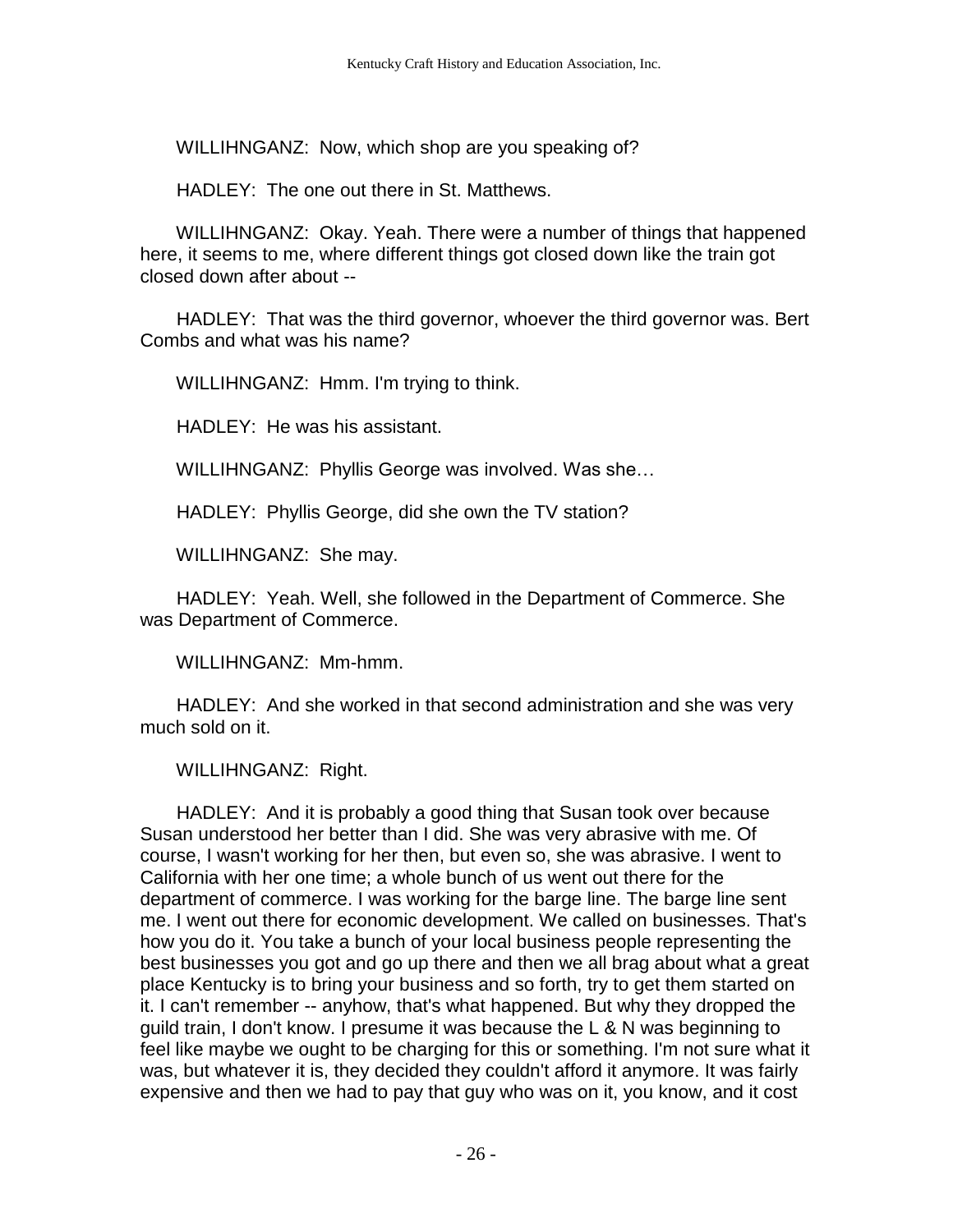money to have a person who was totally devoted to doing nothing but scheduling it, and then we had a troubleshooter that we could send out there if necessary to relieve him or one thing and another. So it was fairly expensive to maintain it and manpower, but everywhere it went, it was welcome. Boy, we got -- the local press just couldn't stop praising the state for having the imagination to bring this kind of quality to our community. A little mountain community with a one-room school got us. I mean, it was -- it was a marvelous program.

 WILLIHNGANZ: Do you know if his train and that the program that the Guild basically did encouraged local craftspeople to actually produce any crafts?

 HADLEY: Yes, almost inevitably. That was the other part of it. It was a very important part of it. He was to keep his eyes open for people who would show up, no matter what they looked like, and show an interest in something, you know, one of the crafts, and get his name and everything and make sure he didn't know or if he could do something, encourage him to make it and send it to us and we would certainly pay him for it and what have you. I told him it had to sell, had to sell it to the state park. It had to be good enough to go into the state park (inaudible) anything if they think it's good enough to go there, but obviously it goes past that filter we had. So she was marvelous. She really was. We could blame everything on her and she took the blame, bless her heart. People actually came to Frankfort and wanted to see the governor because their craft didn't go into the parks and we want to know why. The governor would say, see Joan, she's the one, she's totally in charge. And she'd look them right straight in the eye and she'd said, look, dear, you're very good, but you need to be better. And then she'd tell them, if you want to know how to improve this, I'll tell you what you need to do to make it so I can sell it, that simple. We're not going to take it just because you made it. We're going to take it because we can sell it, that way we can keep our money and continue to roll it over. The taxpayers aren't going to buy this for you just because you want them to. I mean, she was good.

 WILLIHNGANZ: Were there other organizations that were working with craftspeople in the state or did those develop later on?

 HADLEY: If there are, they probably grew out of it. My guess would be that somebody went to a meeting one time and said, you know, we ought to have one of those locally here. We got enough of us.

# WILLIHNGANZ: Mm-hmm.

HADLEY: But you see, the thing that the -- the craft itself, the craft guild itself, the important factor that they need to do it, if I were asked to say what do we need to improve our operations here, I'd say, the one thing you need to do is to better establish yourselves with the state department of commerce. If they don't have an arts and crafts division anymore, it's your fault.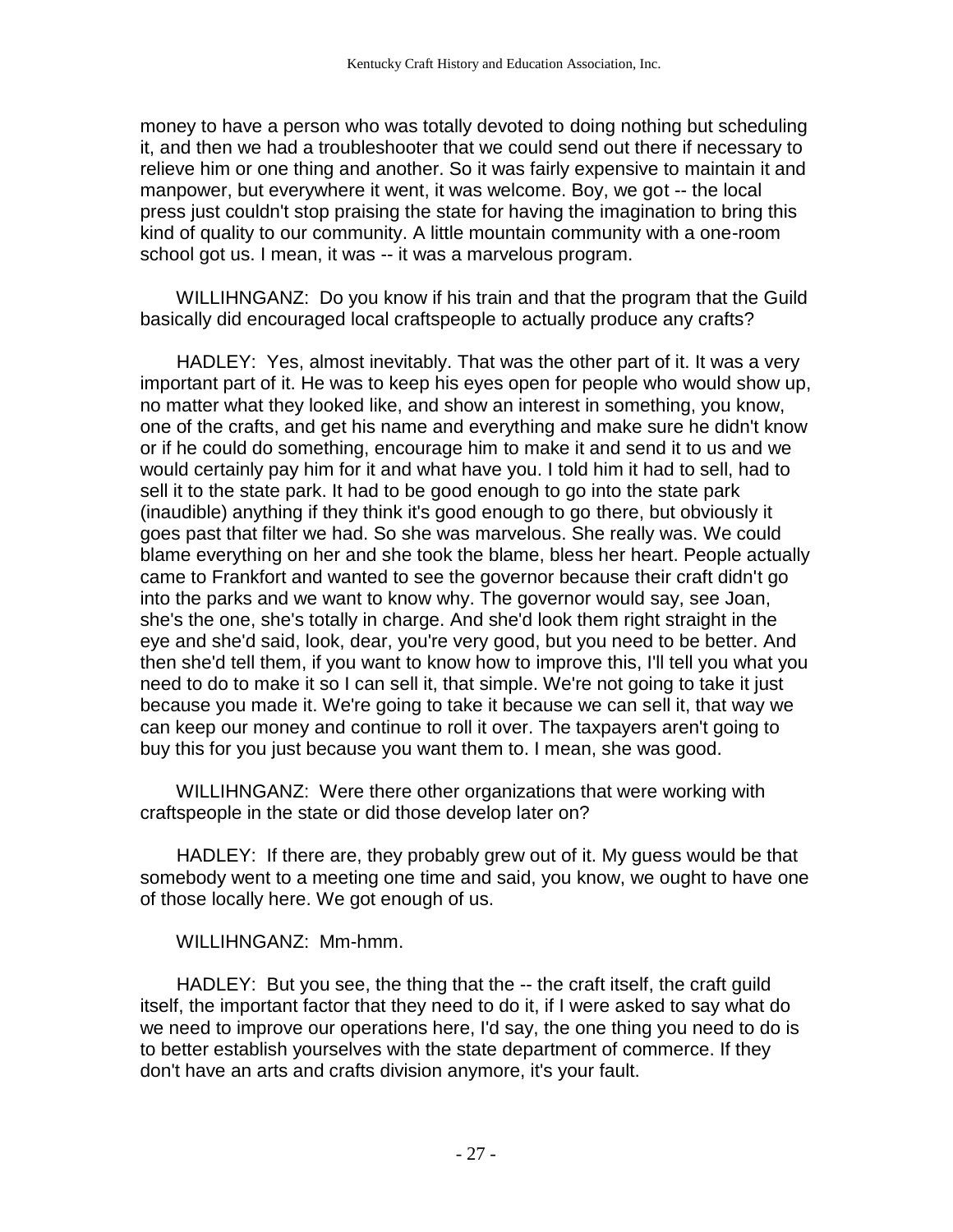## WILLIHNGANZ: Mm-hmm.

 HADLEY: You should be there. If you're not selling to the state parks, it's because your quality or your delivery hasn't been good or your prices have gone too high. You've got to reexamine that. Work on figuring out ways and means to meet the market. If you want to sell something and if you want to make your living at something, you better find out what the market can do. The state can tell you quicker than anybody else, they've got so many outlets. Work with them. Get the -- if it was me, I'd put the -- I'd try to persuade the gal who's doing the buying on the board of directors or on the committee of the judges. You want to find out what you need to do, that's the way to find out. If not, certainly bring her on an advisory committee and let her be the committee of one. If you let her look at the products and make the determinations, you're going to have marketable products, period. Doesn't that make sense?

 WILLIHNGANZ: Oh, it makes perfect sense to me, yeah. One of my concerns about the craft area --yeah, tell me if you think we need to (inaudible) through it.

 HADLEY: Well, how long until you get out to the airport. I've got to be there at 11:30.

 WILLIHNGANZ: I'm telling you I can get you there at 11:30 if we leave here at 11 o'clock.

HADLEY: And that's just -- how many minutes from now?

WILLIHNGANZ: Half an hour.

HADLEY: Half an hour from now.

 WILLIHNGANZ: We've got a half an hour from now. And I don't know how much packing or whatever you have to do.

HADLEY: Well, I'm pretty well packed.

WILLIHNGANZ: Okay.

HADLEY: I hope.

 WILLIHNGANZ: Yeah. If we leave here at 11 o'clock, we'll be at the airport by 11:30.

HADLEY: Okay.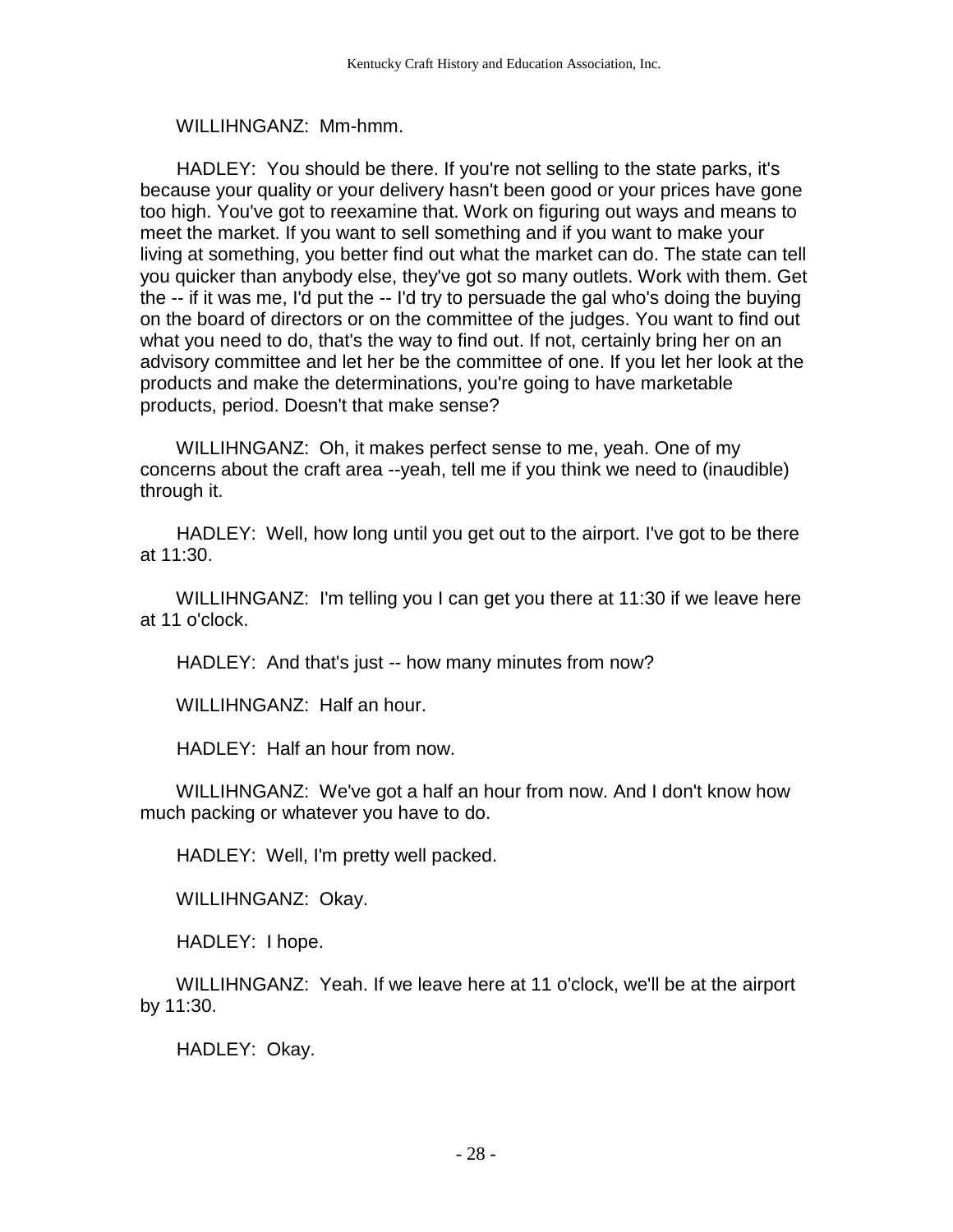WILLIHNGANZ: But one of the things that I've been aware of as we do this is you have a natural conflict between individual craftsman who make an artifact, an art item, that's --

HADLEY: That's an artist.

 WILLIHNGANZ: Right, an artist, and manufacturing. And different levels make different parts --

HADLEY: Right.

 WILLIHNGANZ: -- just as you learned at Churchill Weavers how to speed up the process and make it faster and more efficient but still make it handmade, they're doing the same things at the potteries. You look at Louisville Stoneware, for instance, and I had the opportunity to work with one of their managers who was there for like 25 years, who told me about the progressions that they went through and the things that they did to try and basically mass produce, but in a handmade way.

HADLEY: Well, there's Hadley Pottery here.

 WILLIHNGANZ: Yeah. Hadley Pottery does the same thing. And any of those, there's always that conflict between individual artisan crafts and the needs of a mass-produced society, the number of products that have to be made.

 HADLEY: Well, you see, here's the point. The state park system is not likely to sell an item that's worth \$200 because their buyers are not there -- they're looking for things they can take home or use, not works of art, but there is a place for those things. And here's what I was going to suggest, if you want some suggestions. I suggest that they get a creative marketing committee with people who understand and marketing. If they don't, then don't put them on the committee because you've got to have some real hard thinking. For example, I would think that one of the ways we could do a lot with our handcrafts, especially those artistic things you're talking about, is to have a couple of annual art festivals. Get the state to support the art festival by promoting it and have it at the museum and have the stuff in the backyard or maybe have some stuff inside displayed, a couple of them a year. If it's going to be a historical society, they can be involved in the arts and crafts by getting to use those magnificent facilities.

 WILLIHNGANZ: Yeah. Now one of my concerns personally is just that so many of the art fairs here, like the St. James art fair, have very few Kentucky artists because they can't compete at the level that art fair is selling products, so they bring in people from all over the country to sell wildly expensive artworks.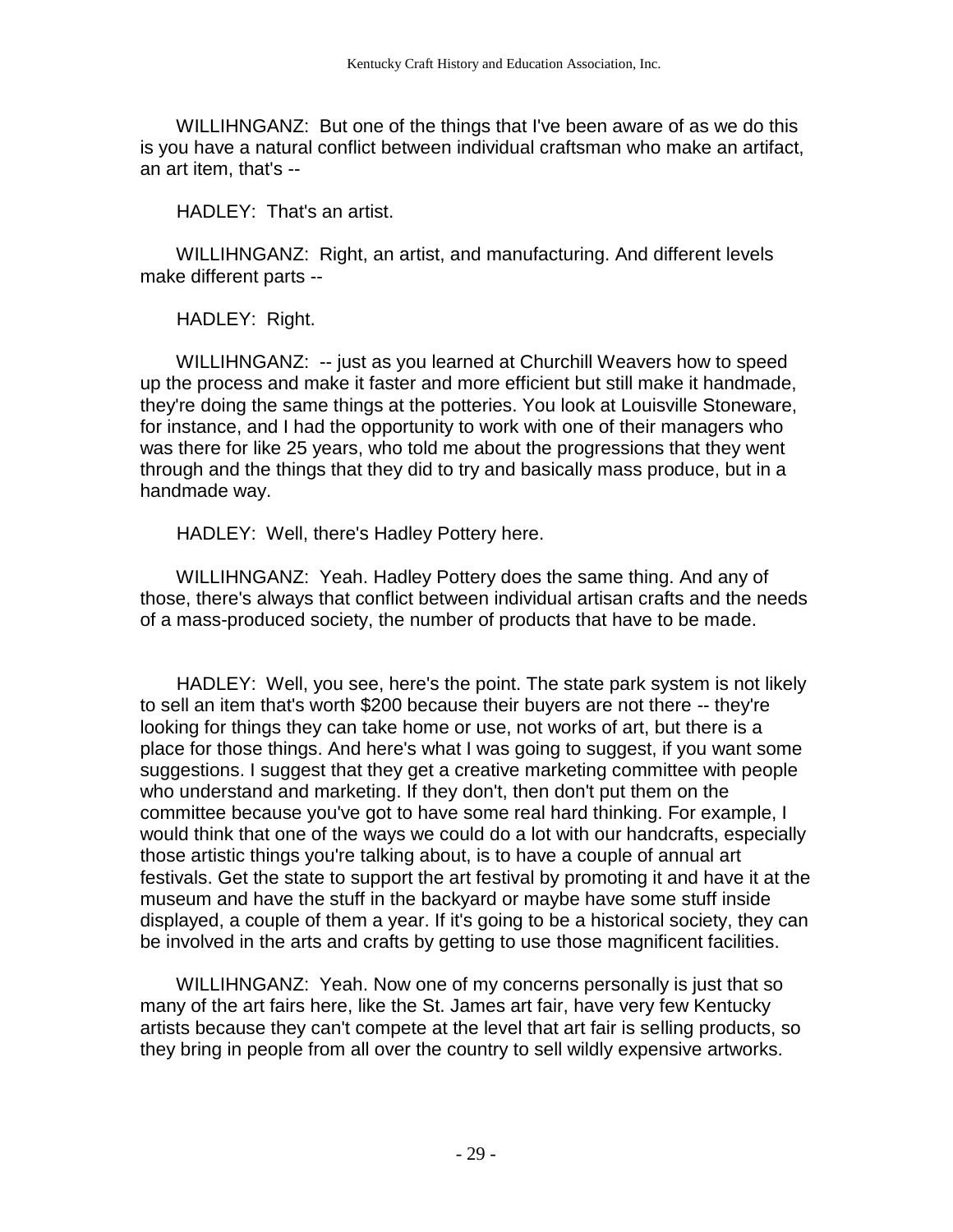HADLEY: That's because that's strictly for money. What we're (inaudible) here, we're talking about encouraging individual production, which can lead to things that may become production. What I would do is I would have a Kentucky Artists and Craftsman's fair or Kentucky artists that are sponsored by Kentucky Guild of Artists and Craftsmen in Louisville, up there across from Cincinnati, maybe out at the other end of the state and down at Paducah and -- I don't know, what's the biggest southern state -- I mean southern city. I suppose the current Sanders home city, what's the name of that?

WILLIHNGANZ: I'm not sure. Just --

HADLEY: It's south of Berea.

WILLIHNGANZ: Yeah. Harlan is down there, isn't it?

 HADLEY: Harlan. That's it, Harlan. That's it, Harlan. In other words, locate them geographically to encourage local, see.

WILLIHNGANZ: Right.

HADLEY: And your first year, it may do nothing.

WILLIHNGANZ: Mm-hmm.

 HADLEY: And if it doesn't create any interest enough to sustain itself, then I would approach churches in the state. Now, we've got some pretty strong churches here and I would approach them on the basis of, we have people who are creative who can just as well create for God as they can create for anybody else, and what we'd like you to be is a sponsor locally of a fair put on by -- let them arrange it, where it is, provide all the promotion and everything else for it and just have the guild itself, if you've got a good director that can do these kinds of things, that would be great. I mean, if Bellando was still there, he could do it. I know he could. And if I were there, I'd sure do it. But, you know, you've got to think creatively. Where can we get sponsors who can provide us with a space, provide us with the facilities, put volunteers to help us put the things in here, and let us have our part of the cost of the thing here when we sell the item and we give them something -- give them the bonus part of it, the sales? They'd have money raisers, outright money raisers for the church.

 WILLIHNGANZ: Now you haven't actually been involved in the guild since the 60s --

HADI FY: No.

WILLIHNGANZ: -- is that right?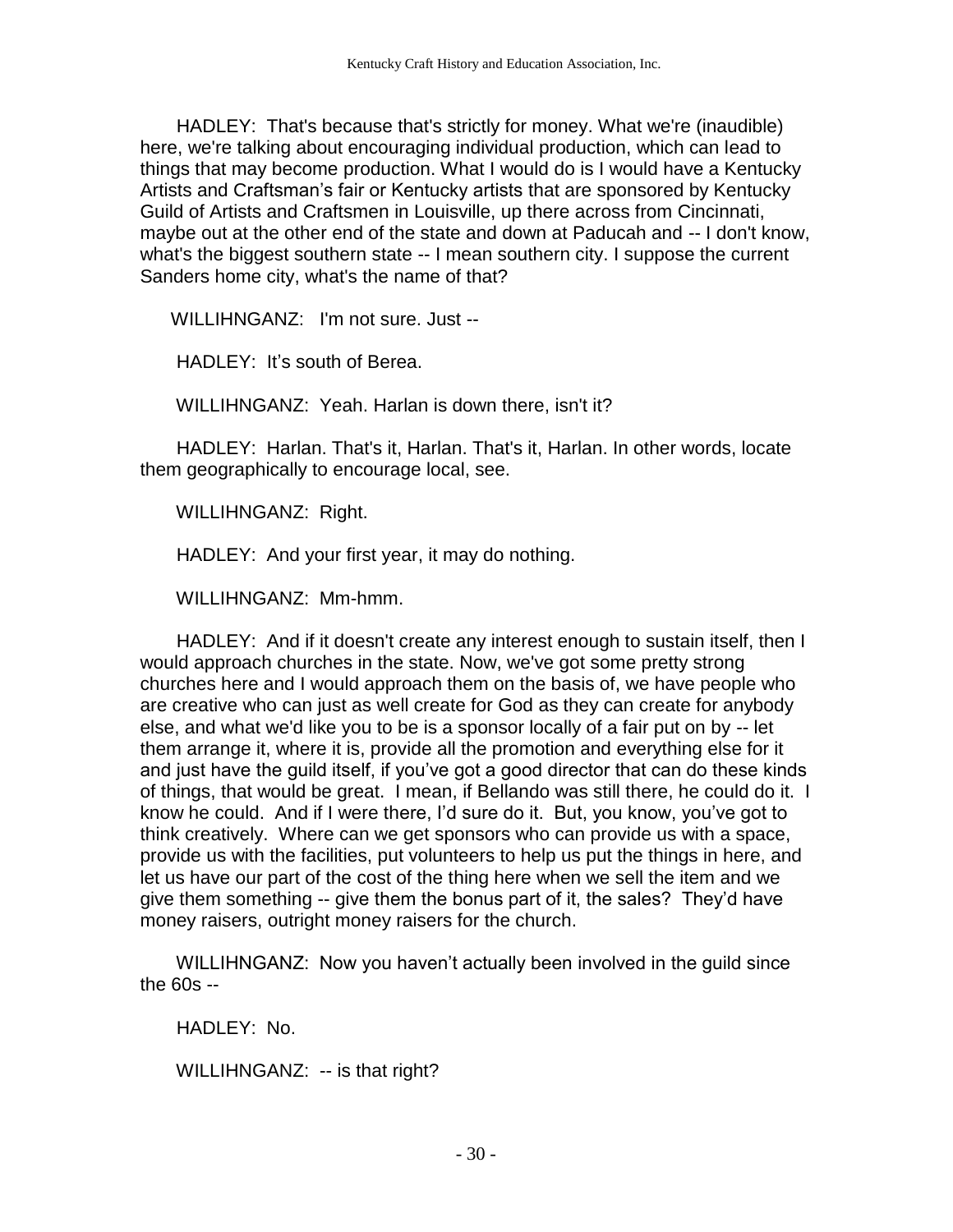HADLEY: No.

WILLIHNGANZ: Yeah.

HADLEY: No.

 WILLIHNGANZ: You've been pretty much doing your own thing. Do you market your current …?

 HADLEY: No. It takes me a year to build one. How do you market something that takes you a year to build?

WILLIHNGANZ: (Inaudible) contribute it to the museums or --

HADLEY: Yeah. They're all in museums, 107 of them -- 106 of them.

WILLIHNGANZ: You've made 107 of them?

HADLEY: Well, 106 of them, less --

WILLIHNGANZ: Well, then you must be going faster than one a year.

 HADLEY: Oh, I've done them since 1917 -- I mean 19 -- since I was 17, 1937. I've been building them since 1937.

WILLIHNGANZ: Really?

HADLEY: Yeah. I've got two in Mystic.

WILLIHNGANZ: Uh-huh.

 HADLEY: And I've got -- let's see what do we have here locally. I guess I don't have any in Kentucky, but scattered all over Minnesota, of course. Well, my daughter has one up in the mountains. I made her one way, way, way back when she was, oh gosh, when she was just a young girl. It's just what I do for fun, you know. And they take a long time, not because of the hours it takes; it does take quite a bit of time. You've built one. You know it does take time.

 WILLIHNGANZ: Well, I haven't finished it yet. I mean, I built plastic models and stuff, but this is the first time I've actually tried to work in wood.

HADLEY: Oh, it's fun to work with.

WILLIHNGANZ: Yeah. I like wood.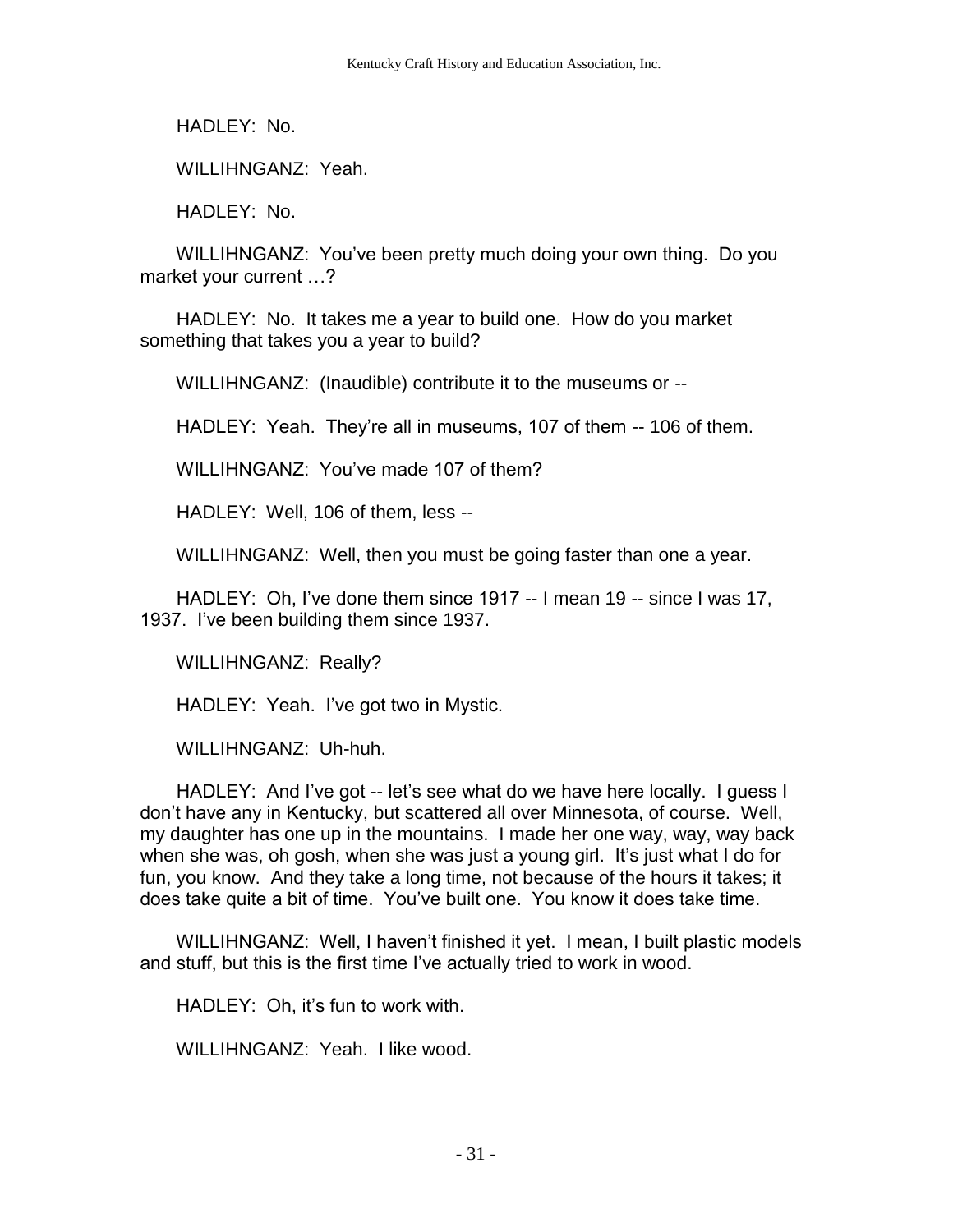HADLEY: Because the kits supply you stuff that will do what you want it to do.

WILLIHNGANZ: Right.

HADLEY: If you've got a good bender -- do you got a bender?

WILLIHNGANZ: I don't have a bender. I have a small vice and (inaudible.)

HADLEY: Well, there's -- let me give you a clue. You can -- if you steam it -

-

WILLIHNGANZ: Mm-hmm. Right.

HADLEY: -- just steam it and then have a form that you want it to fit, make something out of plastic or plywood --

WILLIHNGANZ: Right.

HADLEY: -- that you can bend it around and put clamps on.

WILLIHNGANZ: And clamp it that way.

 HADLEY: The most important things to have are clamps, all kinds of clamps. I bet I've got 300 of these pinch clamps, little 2-inch pinch clamps, and I've got these little slider clamps that you do this on to squeeze them up.

WILLIHNGANZ: Right. Yeah.

 HADLEY: I've got, oh probably 50 of them, and I mean, all together, I've got about 500 clamps of various sizes in volume, so I can clamp anything from yea big down. And I might use that biggest one; I've only used it twice in 30 years.

WILLIHNGANZ: Wow.

 HADLEY: But at those times, that's exactly what I needed. Because I could lay that along side of it and I could squeeze the bow and stern, which I needed to do on a model, a pretty big one. But I try to work in  $1/8<sup>th</sup>$  inch as much as I can because there are a lot tools you can -- a lot of things that you can buy that make it so much easier. You can buy parts, you can buy portholes, you can buy anchors, and lights and all these things you need to put on the ship. You know, your kit had to have a lot of little parts in it.

WILLIHNGANZ: Yeah. It does.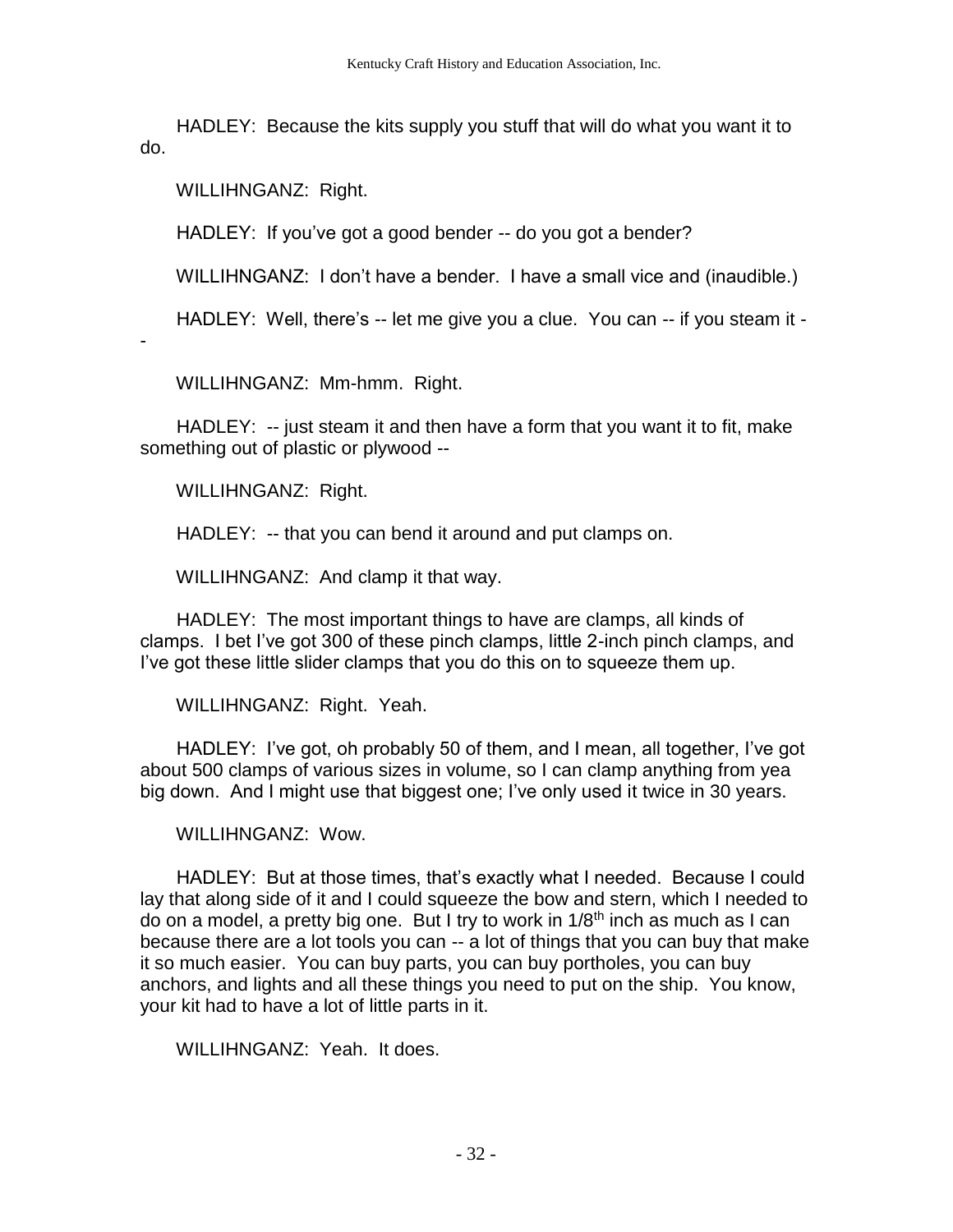HADLEY: Well, there are manufacturers of those things and the model fair -- I've forgotten the name of it. Anyway, there's an outlet that sells that stuff, they have a catalog of it, and they sell you the wood. There's a bender where you can -- it's like a metal bender. Its two rolls with a third roll here.

WILLIHNGANZ: Mm-hmm.

 HADLEY: You turn a little crank and put your board through it and put it through it and bends the board just as nice as anything you ever saw.

WILLIHNGANZ: Wow.

 HADLEY: And you can bend those things with -- you can bend most -- that real thin stuff, you can usually bend it where you want it and just clamp it and glue it and it will stay bent.

WILLIHNGANZ: Have you considered doing a video training?

HADLEY: No. No, I don't.

 WILLIHNGANZ: You know I just did a one-hour video for a guy who raises and grows shitake mushrooms. I went out to his farm. We spent five hours walking around his lumber yard. He drills holes and inoculates the seeds, then seals them with wax and puts them in these (inaudible) and shows how you harvest them and how you grow them and how you keep them.

HADLEY: Mm-hmm.

WILLIHNGANZ: He has a little --

HADLEY: Well, I think that -- I've never seen a video of clamping.

 WILLIHNGANZ: Well, that's what I'm wondering. I'm wondering how much of the technology that you've learned over the decades that you've been doing this is going to die out with you, frankly.

HADLEY: (Laughter.) Yeah. Yeah.

 WILLIHNGANZ: Because, you know, the truth is some of these things -- I have a good friend, a very close friend, who is a bookbinder. And he's been putting his stuff onto video, basically, which he markets then he can sell the training films that he does in terms of how to do bookbinding because it's a dying art. I mean, a lot of the equipment he owns, you can't buy. It hasn't been manufactured for 50 years.

HADLEY: Mm-hmm.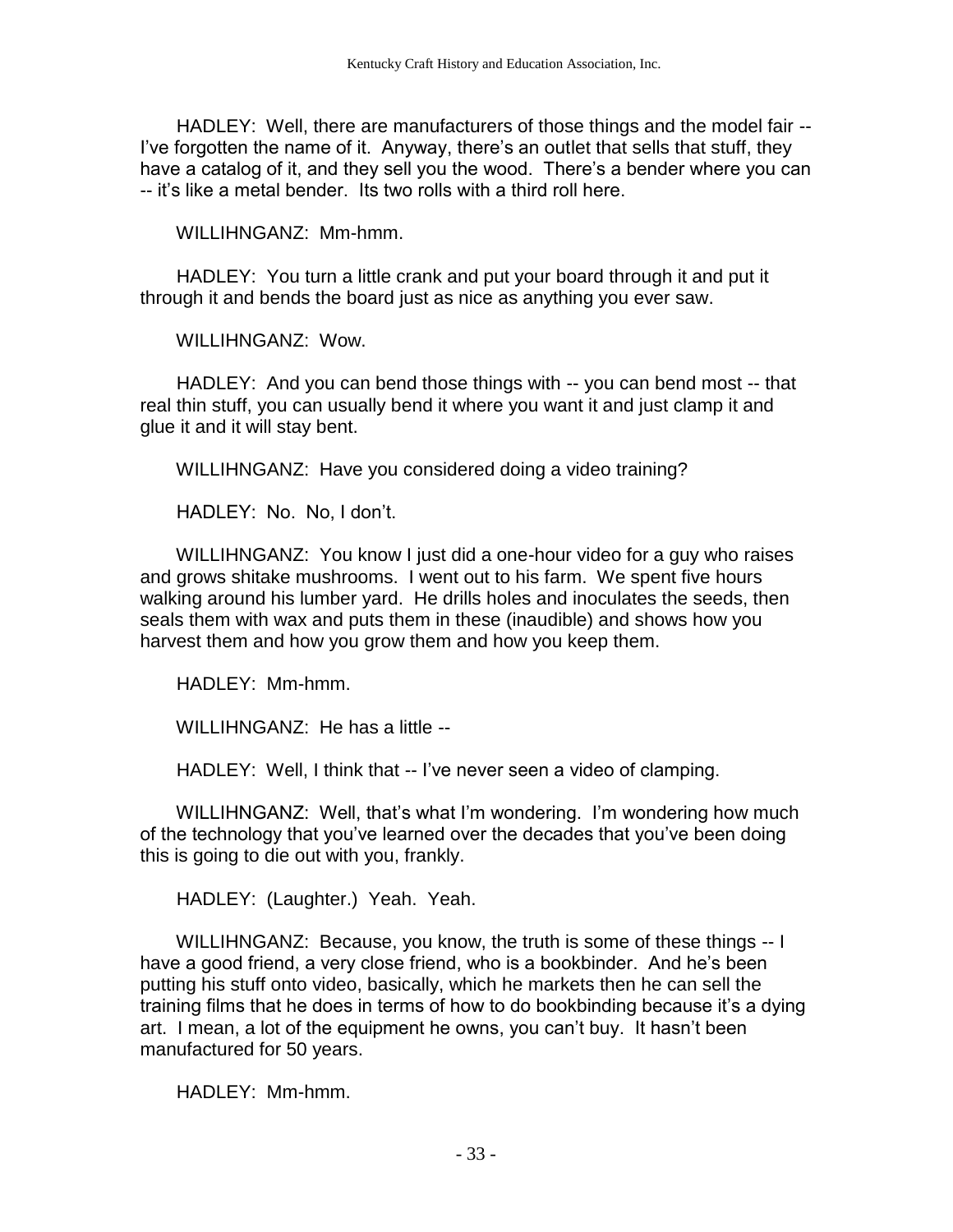WILLIHNGANZ: I mean bookbinding is all mechanized now. They have huge plants that do it by the thousands and hundreds of thousands of copies --

HADLEY: Nobody will do one at a time.

 WILLIHNGANZ: Yeah. He does one book at a time. He does restorations of 300-year-old bibles and those types of things and specific books for artists for writers.

HADLEY: That is a craft.

WILLIHNGANZ: It is. That's a craft. It's definitely a craft.

HADLEY: That's a craft.

 WILLIHNGANZ: And so is what you do. You know, the thing with the boat builders, I wonder how many boat builders -- I mean, I know there are a lot of kits out there and all that stuff, but how many people really know what you know about this art.

 HADLEY: I'm sure there are lots of them because they sell so much of that stuff that there must be a lot of them.

WILLIHNGANZ: I don't know. I look at the stuff and I look pretty closely --

HADLEY: Well, for example --

 WILLIHNGANZ: -- and very few of the models I have seen for sale in stores or anyplace have any art involved with them. They're nothing. They're not even as good as the kits I can buy (inaudible.)

 HADLEY: Well, one of the things that's available to us that boat builders use is planking that's already glued together for decks.

WILLIHNGANZ: Mm-hmm.

HADLEY: You can get it 1/16 of an inch, 1/8 of an inch, 1/4 of an inch.

WILLIHNGANZ: Wow. So then you just cut it out and it's already planked.

HADLEY: You just cut the shape and put it on the deck.

WILLIHNGANZ: Boom.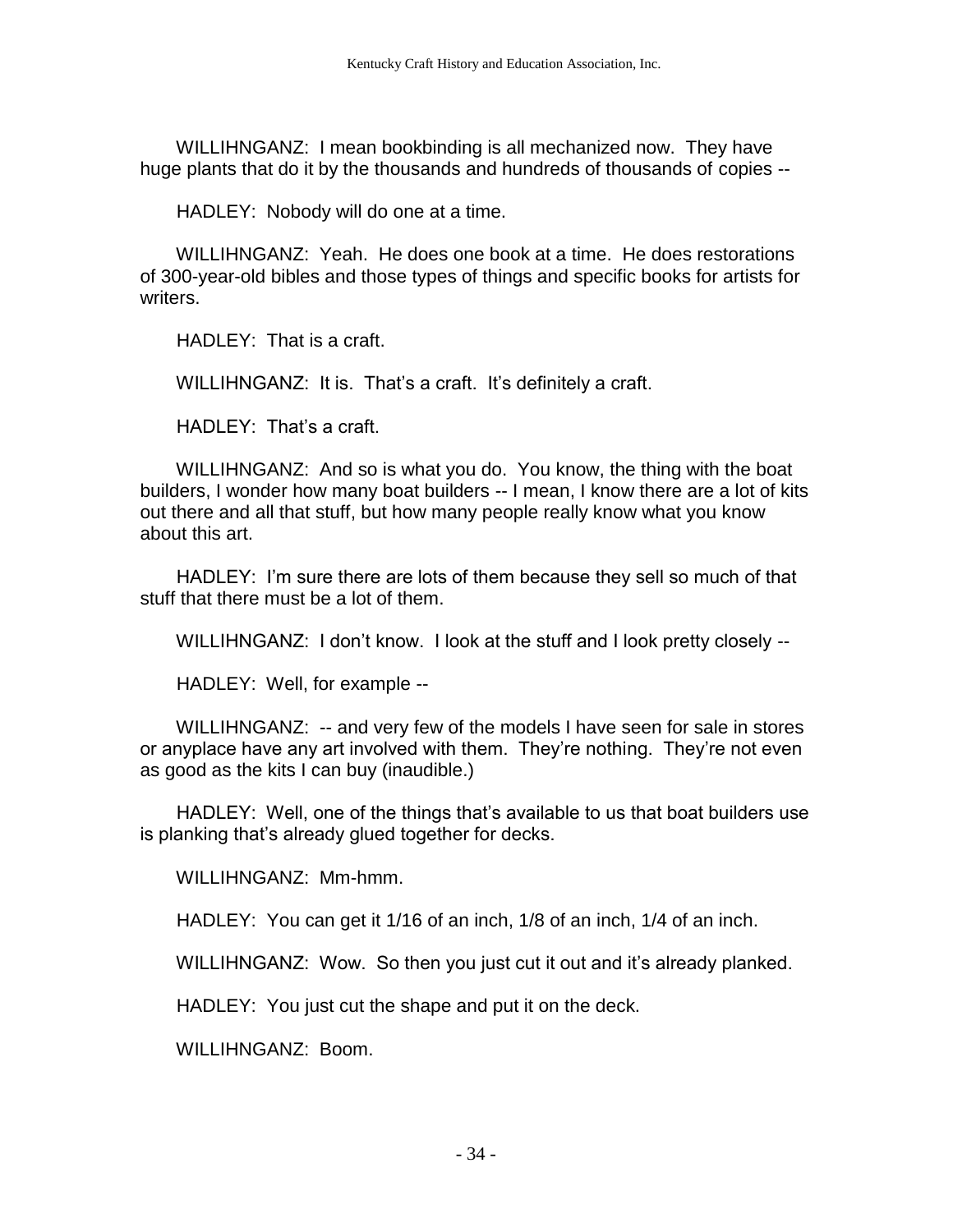HADLEY: You don't tell people that because they think, oh, well; you put all those little planks together. Well, you know, it's not a kit.

WILLIHNGANZ: Right.

 HADLEY: It's from scratch. And that's all -- you don't explain how you build them. But in fact, I do a lot of cheating. I've learned how to cheat terribly. I mean, it's -- you learn, for example, when I put the framing in now --

WILLIHNGANZ: Mm-hmm.

HADLEY: -- I build the frame, the keel --

WILLIHNGANZ: Right.

HADLEY: which is the backbone of it…

WILLIHNGANZ: Right.

HADLEY: -- and I put the ribs on.

WILLIHNGANZ: Right.

HADLEY: And usually it's bulkheads, not ribs.

WILLIHNGANZ: Mm-hmm.

 HADLEY: And if it is bulkheads, what I do is I put blocks of wood in between them on the keel down at the bottom that are 3/4 of an inch thick and I put it on every one of them, and here's the reason. If I drill a hole down there through there for the mast, I've got some wood to get into.

WILLIHNGANZ: Right.

HADLEY: See, and it will hold it.

WILLIHNGANZ: Right.

HADLEY: And if I want to run a screw down through there to nail something -- to put something on the deck that's going to stay there. And I no longer make my cabins hollow. I use wood about that thick to make the cabin wall, see.

WILLIHNGANZ: Mm-hmm.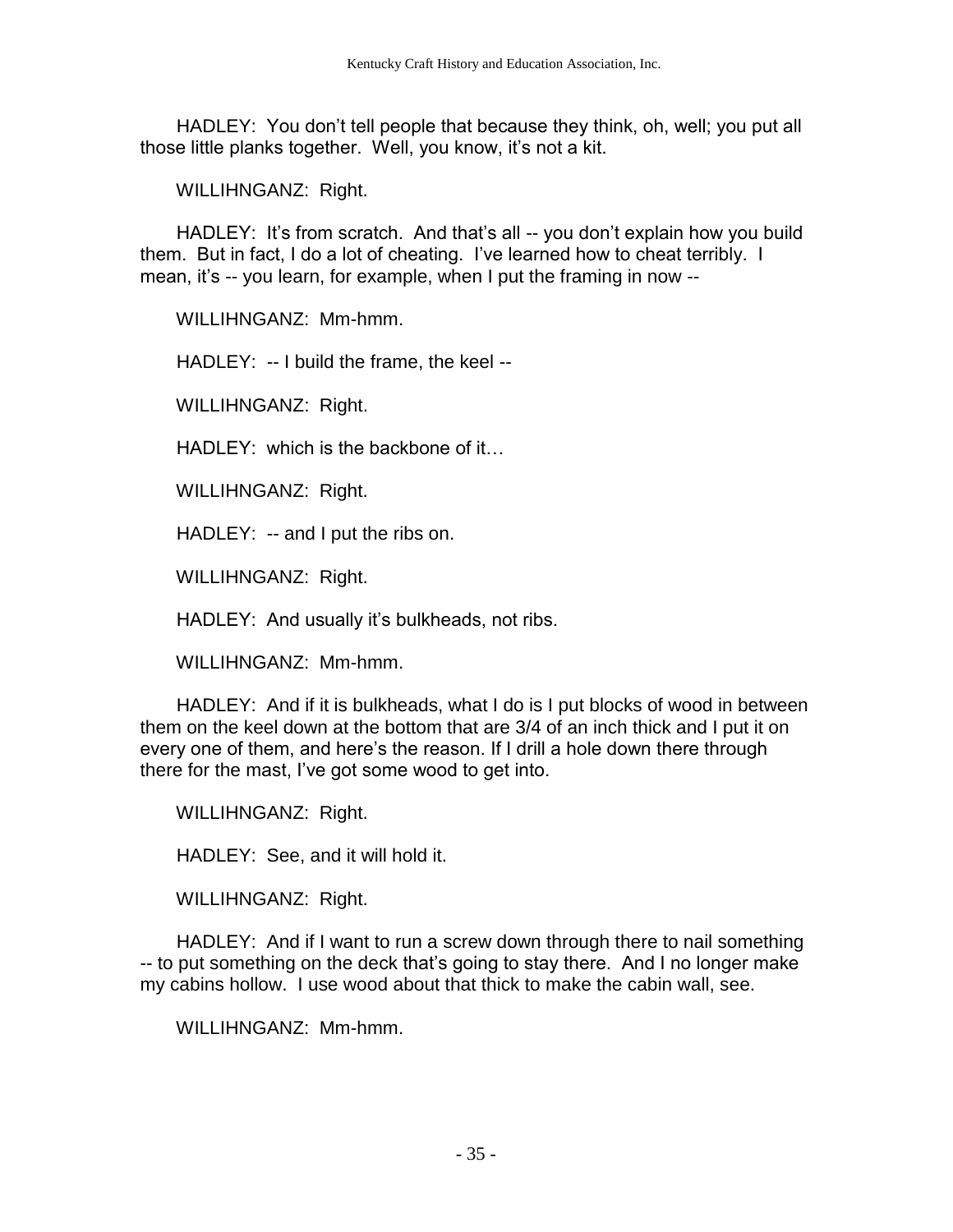HADLEY: And I put posts in each corner to strengthen it so they're strong. Then I drill holes through it for the windows and I use grommets. Do you know what a grommet is?

WILLIHNGANZ: Yeah. Mm-hmm.

HADLEY: I use grommets as portholes.

WILLIHNGANZ: Huh.

 HADLEY: And I use -- I've got a set of punches that you use to punch out leather.

WILLIHNGANZ: Mm-hmm.

HADLEY: And those I use to punch through plastic -- clear plastic to make the portholes the right size. And I just put a little glue in there and I push that in and the glue dries and you can't see the glue and there you've got a porthole.

WILLIHNGANZ: Wow.

HADLEY: See, you learn to do things like that to save time --

WILLIHNGANZ: Sure. Right.

 HADLEY: -- and save money because, boy, you can put a lot of money into those parts. A porthole, I think, costs -- a really good glass porthole is going to cost you about \$4 a piece.

WILLIHNGANZ: Hmm.

HADLEY: I'd rather something like 4 cents. It's quite a difference.

WILLIHNGANZ: Yeah. That's a big difference, all right.

 HADLEY: And for doors, I just cut out the door shape and then I frame it on the outside, paint the -- on my riverboats, I paint the boat white, which is standard for all boats, and the frame is painted in black, the support frame on the door itself, then they put a frame around the door and put a small brass tack in the door with a round head on it that looks like a doorknob or if I want to put a handle on it, I can make that out of just a little piece of brass that looks like the shape of a handle and then put a pin through it. I use pins all over the place for nails and for fasteners. They're marvelous. And if it's a real fine, thin wood, I drill a hole through it using a pin as the drill. I cut it off at an angle with a pair of sharp electrician's pliers, see, right up near the head. I'm teaching you some tricks here.